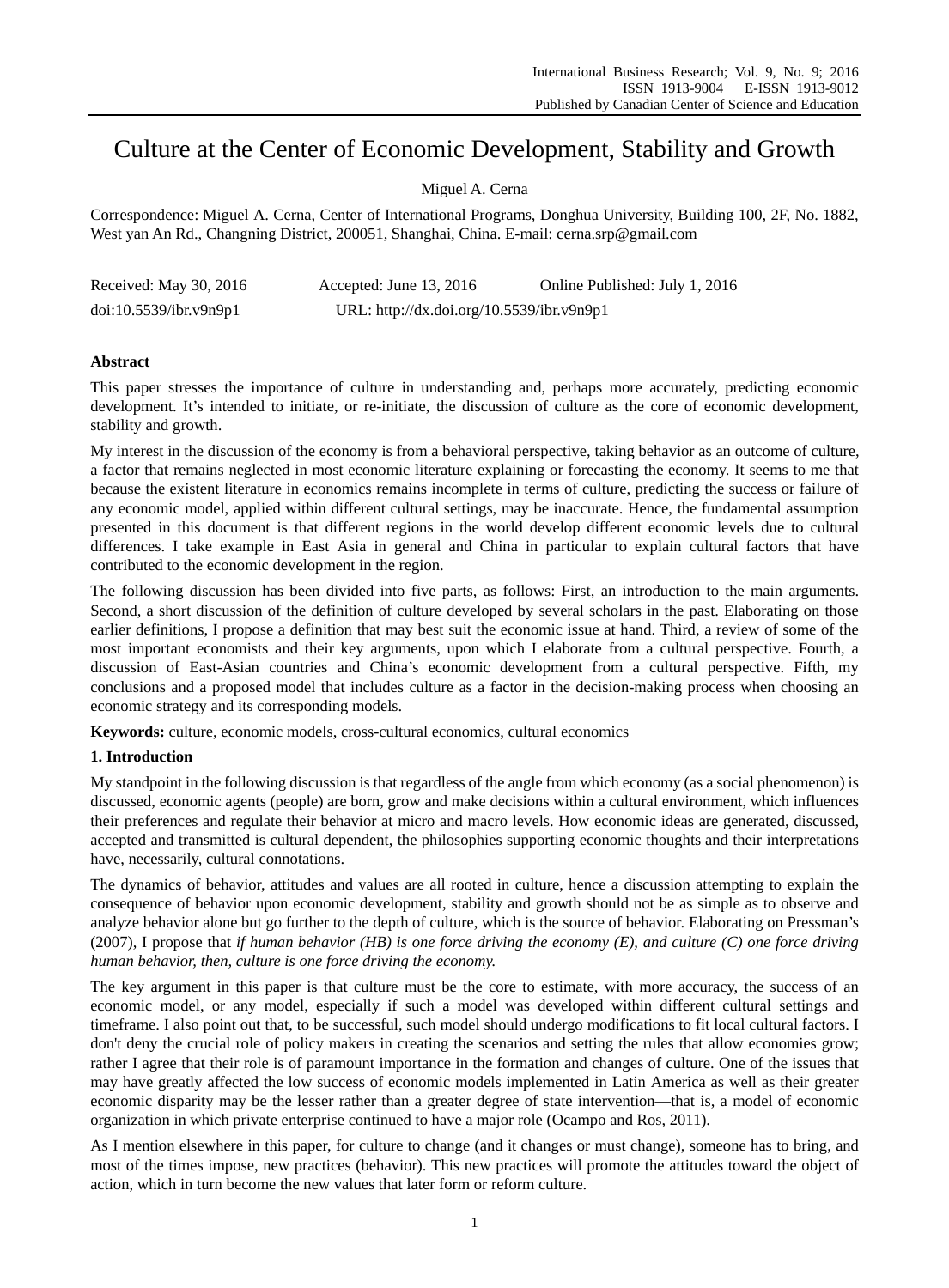I should point out that the easiness or speed with which a population accepts and starts using the new practices will depend upon certain existing cultural factors. For example, experience living in East Asia and Latin America shows the easiness with which people follow the government's dictations without questioning in the former region while the opposite would occur in the later. Change takes a much shorter time in East Asia than in Latin America because in East Asia people follow without questioning, while in Latin America the opposite is the norm.

Several researchers have already stated that to understand, explain and predict economic development one has to include a region's cultural factors (Huntington, 1996; Landes, 1999; & Inglehart, R., 2000). I maintain that an economic model functions, because the social conditions, time and culture within which it develops allow for its functionality and success. In the same line of thought, I argue that when economic models do not deliver the expected results, this is because they do not suit the conditions mentioned above, and most important, the cultural factors of that specific society.

To set the framework of the topic at hand, I would like to start with a discussion of both culture and economy, which are the terms upon which this paper has been developed. All along the paper, I include arguments intended to illustrate how culture may have influenced the different economic perspectives under discussion.

### **2. Literature Review**

#### *2.1 Culture*

Hofstede and Bond (1988) define culture as "the collective programming of the mind that distinguishes the members of one *category of people* from those of another", adding that "culture is composed of certain values, which shape behavior as well as one's perception of the world".

As cited in Cerna (2013), definitions of culture started to develop over a hundred years ago within various disciplines such as cultural anthropology and in a wide range of academic areas ranging from cross-cultural business management to psychology. Tylor's Primitive Culture (1871) defined culture as "that complex whole which includes knowledge, beliefs, art, morals, laws, customs and any other capabilities and habits acquired by a man as a member of society". Kroeber and Kluckholn's early review of cultural definitions (1952) found over 160 different definitions of the term.

Definitions in the 1950's focused on perspectives that establish distinctions and etiological aspects of the term. Parsons and Shils (1951) stated that "culture is composed of a set of values, norms, and symbols that guide individual behavior". Kroeber (1952) defined culture as "the historically differentiated and variable mass of customary ways of functioning of human societies". Herskovits (1955) later argued that "there is a general agreement that culture is learned; that it allows man to adapt himself to his natural and social setting; that it is greatly variable and that it is manifested in institutions, thought patterns, and material objects".

Definitions of culture have varied from those stressing shared values (\*what people within a specific geography hold as important), problem solving (\*the departing point people take to solve a specific problem) and general all-encompassing definitions. (Straub et al. 2002; Kluckholn, 1951). *(\* Parenthesis added.)*

For the purpose of this investigation, and with the hope that it would serve as the basis to understanding the concepts and logic that explain the phenomenon discussed below, I propose the following definition of culture:

*"Culture is the set of semi-fixed aspects that define people's values, attitude and behavior, make the mindset of people's from one region different from those in other regions, and that are acquired through long-lasting informal and formal education processes within a specific social group at a specific geographic location and time".* 

The above definition is based on several aspects worth to explain. First, it describes the person as the combination of three fundamental elements: values, attitude and behavior. Second, it considers the changeability of these three elements depending on the environment and time. It is important to note that the degree or speed at which those elements change is not pertinent to this investigation, so I will not elaborate in that respect, but it's important to notice that culture changes along time and that some elements change faster than others. I would assert that regardless how fixed we think those three elements are, they always change as a consequence of individual's experience, environment and time. For example, experience in global communities informs us that behavior, attitudes and value, are indeed affected and inevitably change when the individual moves from local to global settings. Third, this definition stresses the difference in mindset among people from different regions, that is: *culture is a mind issue that develops through long-term practices*. To this last statement, I should add that this "mind issue" is reinforced (in the mind) by visual and verbal stimuli along life. Formal and informal education plays an important role in this respect. A fourth aspect of my proposed definition of culture is that it implies the influence of social groups, time and geographical location in the process of culture formation and change.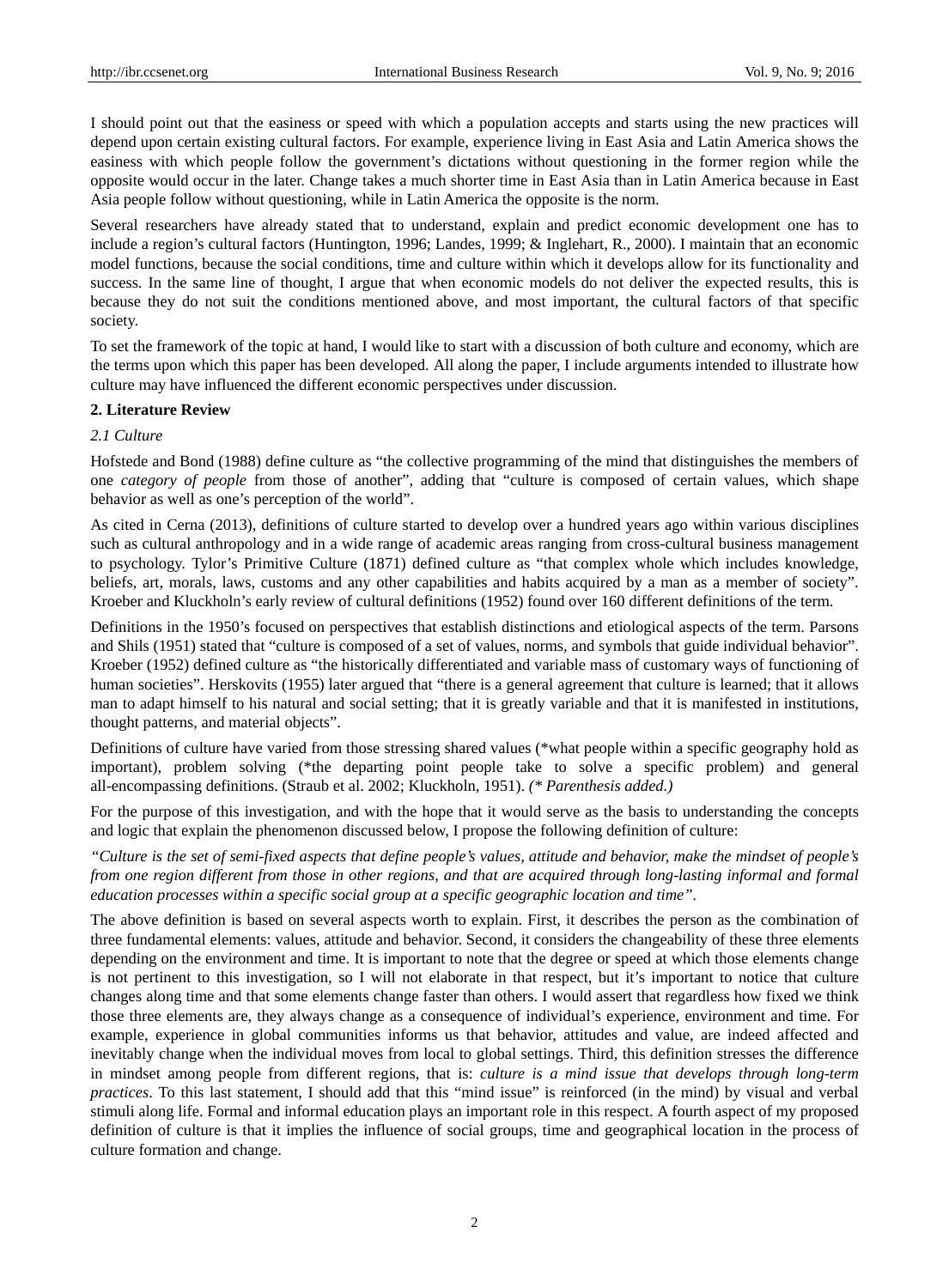#### *2.2 Economy*

In its most basic form, economy deals with how to allocate limited resources among competing ends. According to Throsby (2001), it is concerned with processes of production, consumption and exchange of the operation of the economic systems. For Kahn et al. (2010) economic growth is concerned with raising the level of productivity and employment, in the prospect that this will increase human welfare and reduce the level of poverty. Others favor human development as key for economic growth, emphasizing on increasing individuals' capabilities, winding choice, and expanding freedom.

Other scholars argue that Economics refer to a rational utilitarian decision making process that provides evidence on the importance of human behavior upon economic development such as marriage, crime, religion, family dynamics, divorce, philanthropy, politics, law and production/consumption of the arts. Some others maintain that economics is the discipline that deals with the broad issue of resources allocation.

We can start noticing that whenever behavior arises in the discussion of economy, it seems to be stated as one of the reasons for economic development. I should argue that economy and behavior are indeed directly related, but that behavior is a consequence of culture, and hence, the leading aspect of any economic discussion should be culture rather than behavior. The key question to ask is: What cultural characteristics foster or hinder economic development?

#### *2.3 Economists on Economy*

The following economic references come mainly from Fifty Major Economists, by Steven Pressman, a very comprehensive summary of the contributions by fifty of the world most important economists. I include just a few to support my reasoning regarding the influence of culture on economic development.

# 2.3.1 Thomas Mun  $(16^{th} - 17^{th}$  Century)

Thomas Mun ( $16<sup>th</sup>$ -17<sup>th</sup> Century), an English merchant, discusses the economy based on the benefits that foreign trade brings to a country. He was an advocate of trade surplus as key to wealth accumulation. His argument was that when the country sold more goods abroad that it bought from foreign countries, it would result in precious metals coming into the country, thereby increasing national wealth. To him, people have to produce, and sell, more than they consume. An important aspect to notice from Mun's arguments is his support to government interventions, where price policies, regulation of manufacturing and trade and tax policies play an important role in creating a culture focused on wealth accumulation. We can see his recognition that, at the national level, transformations or new practices requires the highest authorities to set the rules that would in turn "create" culture. China, Japan, the Four Tigers of East Asia have done that so far.

# 2.3.2 William Petty  $(17<sup>th</sup>$  Century)

William Petty (17<sup>th</sup> Century), an English physician and land surveyor interested in measuring things (e.g. National economic activity – modern GDP), reasoned that wealthier nations had more people living in cities than in the countryside. He saw economic agents (people) as numbers, and utilized quantitative methods to analyze economic and social phenomena. He used his numeric approach (Political Arithmetic) to explain people's economic behavior, and considered that trade surplus should be a mechanism to increase employment rather that to wealth accumulation. With the use of observation and experimentation, he attempted to study the natural world and society. For him national wealth depends on the size of the population of a nation.

However numeric in nature, Petty's economic analysis concentrated on the function of people as key to developing favorable economic conditions. In line with this document, an important contribution of Petty was the inclusion of society as part of his studies on economic development. We may assume that his economic analysis included specific observations of group behavior, one of the building blocks of my approach to the economic phenomena. Again, behavior is treated here as a consequence of culture.

# 2.3.3 Richard Cantillon (Late  $17<sup>th</sup>$  Century)

Richard Cantillon (Late 17<sup>th</sup> century), entrepreneur; and Francois Quesnay (Physician) speak of economy as a set of interrelated parts that interact in a rather fixed and reliable manner, going from manufacturing cities to agricultural workers and land owners in rural areas and then back to the manufacturing cities. Taking under consideration the changing nature of culture, the element of fixation may apply only to local settings and within a certain period of time. If we could identify fixed cultural elements at certain point in time, we could better predict what models fit a social group better, and hence lower the risk of failure.

# 2.3.4 John Locke (Late  $17<sup>th</sup>$  Century)

John Locke (late  $17<sup>th</sup>$  century), philosopher, spoke and justified private property, an important philosophical contribution to economics. In justifying his advocacy for private property, he went against the religious believes that land had been given by God and hence it belonged to all. He also argued that it was the worked done what produce money or capital, so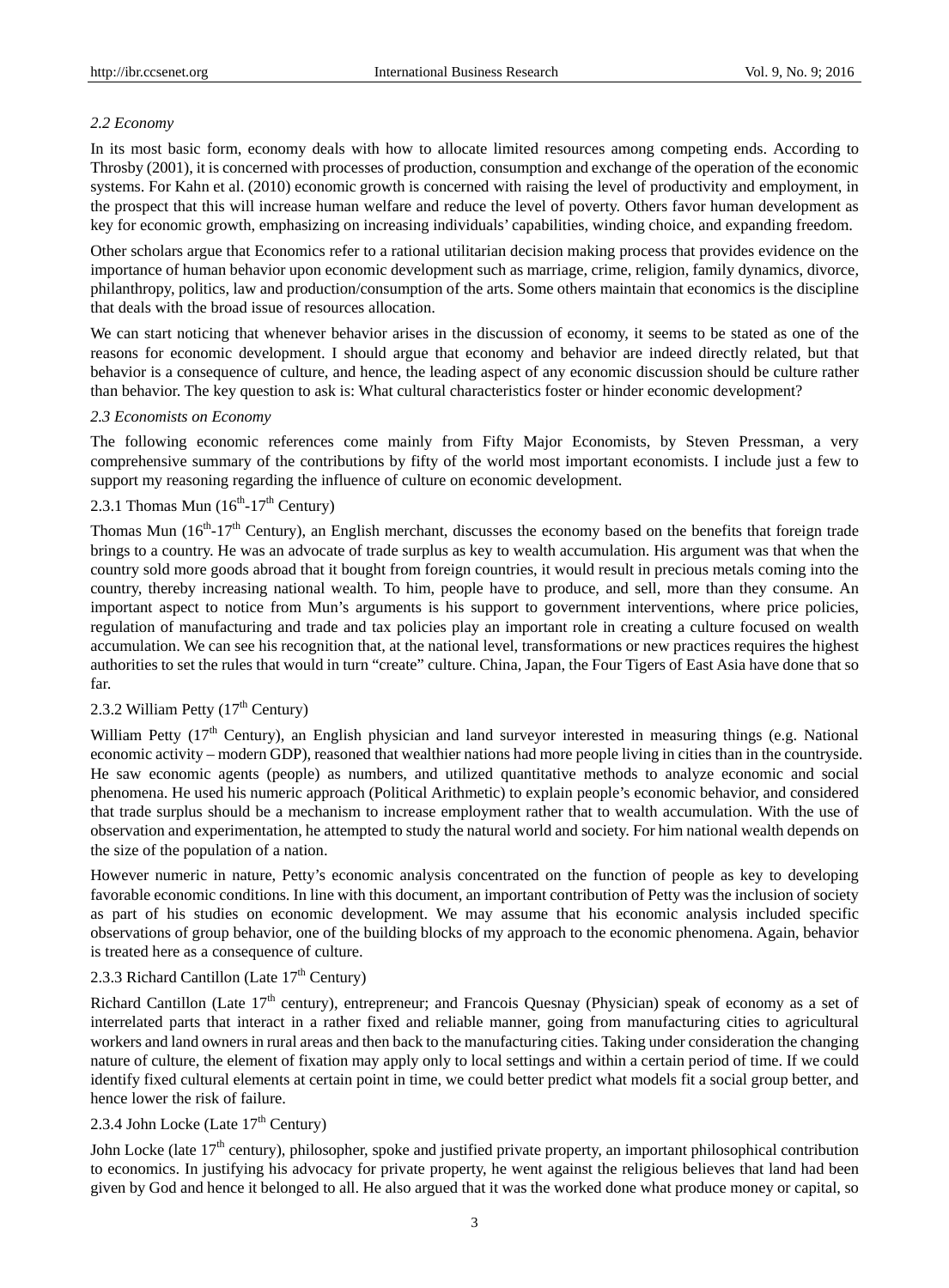ownership of money (and other forms of wealth purchased with the money earned from work) could be justified because people had to work to acquire it. His economic rationale is that people is rational and self-interested in their daily behavior, and maintain that there was an economic explanation of individual behavior; that is, people respond to economic incentives.

I would suggest that the opposite also applies. One important aspect to mention is that behavior may be also determined by social pressure upon individual decision-making. The individual may be rational, but his ultimate decision may be based on social pressure rather than on economic incentives. A not wealthy person buying expensive cars for the sake of social status is a good example of social influence upon and person's economic decision-making. For the last twenty-two years I have observed this to be a fixed element in China and Taiwan. In this society people spend large amount of money in items that can be observed by others, this is because social scrutiny is paramount to their sense of self-value; and it seems that people's value is measured by the price of the products they purchase and show publicly.

With Lock, Economics became scientific. Lock also pointed out the relationship between groups of individuals and the State, arguing that the State could exist only after a group of individuals agreed upon who would govern them. As it is now, I would suggest that the promotion campaigns of any government utilize current values (culture) to gain people's approval, with which they gain the power to implement actions towards social continuity or change. Things offered by regulators at the time of Lock's economic observations mattered for people of his time, and it was those "things" upon which Lock based his observations and thought process.

# 2.3.5 David Hume  $(18<sup>th</sup>$  Century)

David Hume  $(18<sup>th</sup>$  century), philosopher, contributed with a philosophical justification for the business activities carried out by merchants. His economic rationale went into the concept of trade surplus, arguing that with higher domestic prices, countries would buy more from abroad, thereby eliminating trade surplus.

This argument makes sense, but at the consumer level, buying foreign goods may also be a response to purchase trends within a specific society. Here, I'd like to include the element of commercial promotion campaigns as perhaps the most important tool to shape culture and accelerate cultural change. We can see a trend of hunger for foreign goods in every society. From Shanghai (China) to Lagos (Nigeria), younger generations are prone to give up their long-standing cultural traits for new less rooted practices based on consumption. In this sense, and based on this "new culture" we may say that trade unbalance is the most possible picture to emerge. If we want to reverse the process, we would have to look into the local culture, find the elements of pride (if still available) and use them to encourage different purchase practices. The economic logic alone may not be successful in this regard.

# 2.3.6 Jeremy Bentham (Early 19<sup>th</sup> Century)

Jeremy Bentham (early  $19<sup>th</sup>$  century) a philosopher, help make economics into a discipline that studied how to increase utility, in part, by charging interest on loans. While Adam Smith (Philosopher, known as the father of Economics), was interested in understanding why economies grow. He explains that capitalism frees the entrepreneurial spirit and that, given economic incentives, entrepreneurs would figure out how to produce goods more efficiently, which would help economies to grow and raise the living standards for most people in the nation. This is true for some nations, however, leaving macro environments aside, some capitalistic nations are more layback as a result of culture and hence the entrepreneur spirit is not as alive.

The argument here is that capitalism alone is not enough to trigger entrepreneurship; there should be some cultural characteristics encouraging such attitude, for example, wealth accumulation at East Asian countries, or the lack of such tendency in Latin American countries. Protestantism as opposed to Catholicism, is another example of cultural traits, the former encouraging the creation of material wealth, while the later promoting guilt and acceptance of fate as decided by God.

#### 2.3.7 Thomas Roberto Malthus (1766 – 1834)

Thomas Roberto Malthus (1766 – 1834), pastor, maintained that economies move towards starvation as population growth exceeded the growth of the food supply. He was also of the opinion that capitalism leads to unemployment or "gluts". Mathus' statements couldn't be more accurate, the more the people the less the amount of available resources each individual can get if production of food does not grow accordingly. The great famine in China is an excellent example, not because it was a consequence of population, but because of its large population created an even larger disaster where 16.5 to 45 million individuals died, most of who were living in rural areas (Meng, Qian and Yared, 2015). The following question arises: How is it possible that such a large population couldn't control its own destiny in regards to food supply? The answer may reside in some sort of passivity, fear or unconditional dependence upon a single breadwinner.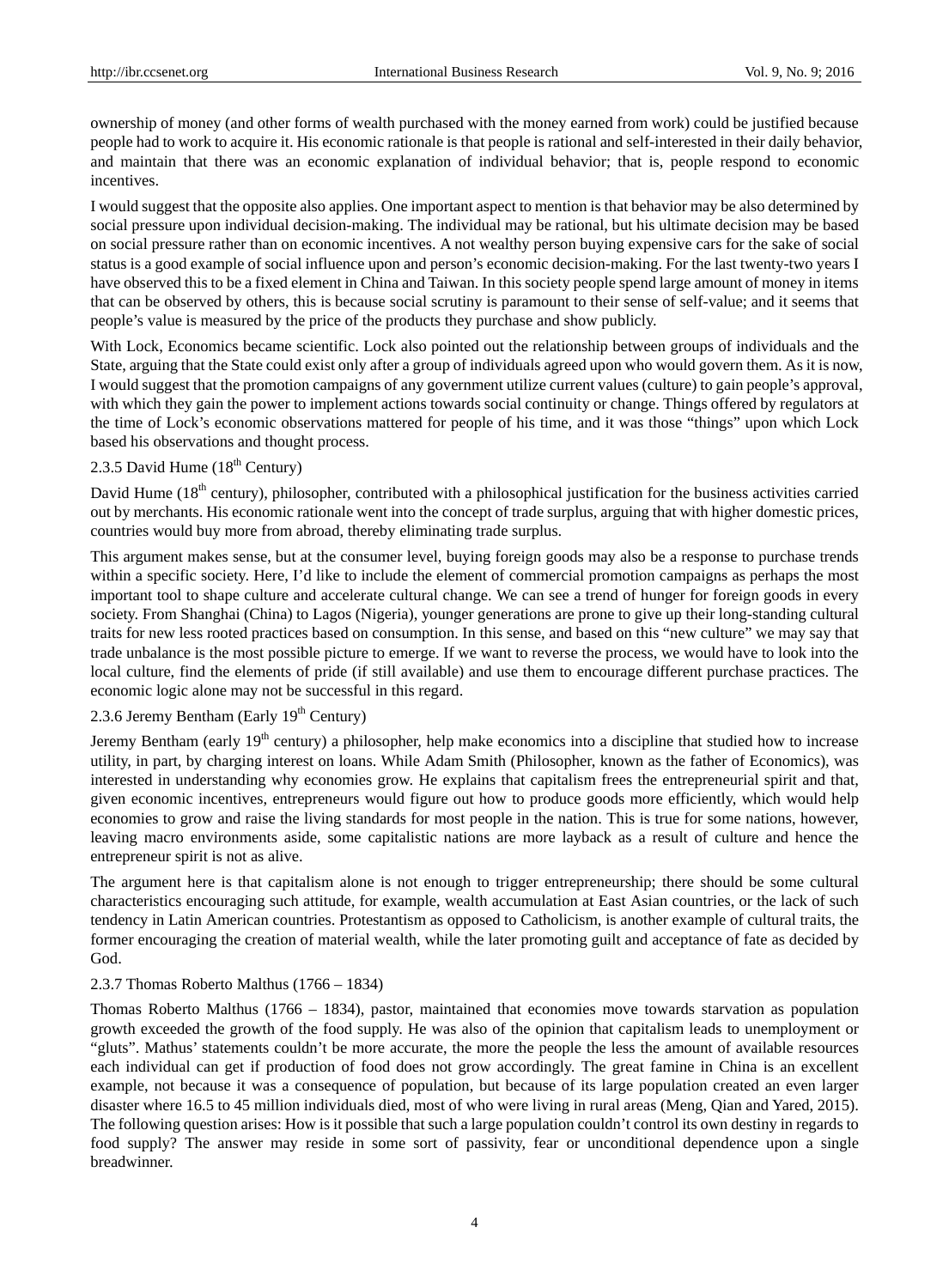### 2.3.8 David Ricardo (1772 – 1823)

David Ricardo (1772 – 1823), businessman, developed the theory of comparative advantage. His arguments included free international trade as being beneficial to all nations, the value of goods being determined by their cost of production – mainly their labor cost – so, the price of a product is determined mainly by the amount of labor used to produce it. Here again culture matters. For example, a diligent society may reduce the production cost because production processes may be done in a diligent manner, which may reduce errors, hence affecting less production quantity per time-unit. A negligent society may face the opposite.

### 2.3.9 John Stuart Mill (1806 – 1873)

John Stuart Mill (1806 – 1873), philosopher, interested in what makes a discipline scientific. Economics, he said, was a deductive science. To him, economics starts with definition and axioms that are supposedly self-evident, and then derives theorems about how the economy works. Besides, he explained how the gains from international trade would be divided between two countries; and provided an economic analysis of the factors that determine whether a country would prosper or decline in the long term. Among his arguments, Mill argues that society should restrict the individual freedom only to avoid harm among individuals, but not to stop individual development. The social influence upon decision-making is here remarked.

Moving further from this view would be to explain how culture sets the parameters for those limitations society would place on the individual. Mill also touched upon the influence of pleasure in shaping economic decisions. I agreed with the point that "although people attempt to maximize the pleasure they received, pleasure is constrain by nature". However, I would argue that, through cultural norms that encourage or discourage pursuing pleasure, the influence of nature is surpassed by the influence of society.

#### 2.3.10 Karl Marx (1818 – 1883)

Another important person shaping the economy of several nations is Karl Marx (1818 – 83), philosopher. He argued that although there is a promise of economic growth and higher living standards thanks to capitalism, it leads to the impoverishment of workers, pollutes cities, firms grow to become monopolies, creates the tedium of most work, which might create revolts against business owners.

I have spoken of the changes that, at some point in time, must happen in any society. Change agents such as new political systems enter as a response to crisis, which use either positive or negative motivation strategies to encourage new practices, which in turn may become the new cultural norms. Perhaps we should speak of the endurance of culture rather than just culture, and identify what factors of culture remain untouched along a period of time.

One important aspect of classical economists is that they tended to represent people with numbers and use perhaps too much mathematical analysis to explain a clearly behavioral phenomenon. I would argue that people are people no numbers, and that what numbers represent about people is too limited to generated accurate conclusions, unless cultural factors are included in the economic equation.

I should at this point mention that economic thought evolved as a consequence of economic states that demanded change. Hence, the logic leading to theories, models and systems appear as a necessity to solve or explain those current issues. Since economic thought served immediate needs that required hard calculations, mathematical approaches were preferred to those abstracts such as discovering the origins of economic behavior based on culture. The validity of those systems is undeniable, but observing the disparity in economic development around the world led me to question the global applicability of such mathematical approach, which in turn led me to the conclusion that is due to cultural differences, among other factors, that economic models may fail.

#### 2.3.11 William Stanley Jevons (1835 – 1882) and Carl Menger (1840 – 1921)

William Stanley Jevons (1835 – 1882) and Carl Menger (1840 – 1921), argued that consumers would buy whatever they enjoy the most (\*hopefully not expending beyond their means) and free consumer choice would lead to the best result for individuals and for the nation. This argument is also valid, as all economic thoughts studied so far are, but I should stress that enjoyment, is culture dependent. What is enjoyable in one country may not be enjoyable in another; also, the amount of enjoyment allowed to the individual may differ among countries. Here again, the aspect of social influence must be taken under consideration. Those so-called social elements are necessarily culture dependent. (\*parenthesis added).

#### 2.3.12 Knut Wicksell (1851 – 1926)

Knut Wicksell (1851 – 1926), maintained that marginalism could explain how the revenue received from selling something gets divided among all the factors that contribute to its production. From an organizational perspective, how managers and owners divide the revenue may be also influenced by cultural factors. For example, a society with a high level of power distance (Hofstede, 2001) would accept a less balance distribution or wealth than a country low in this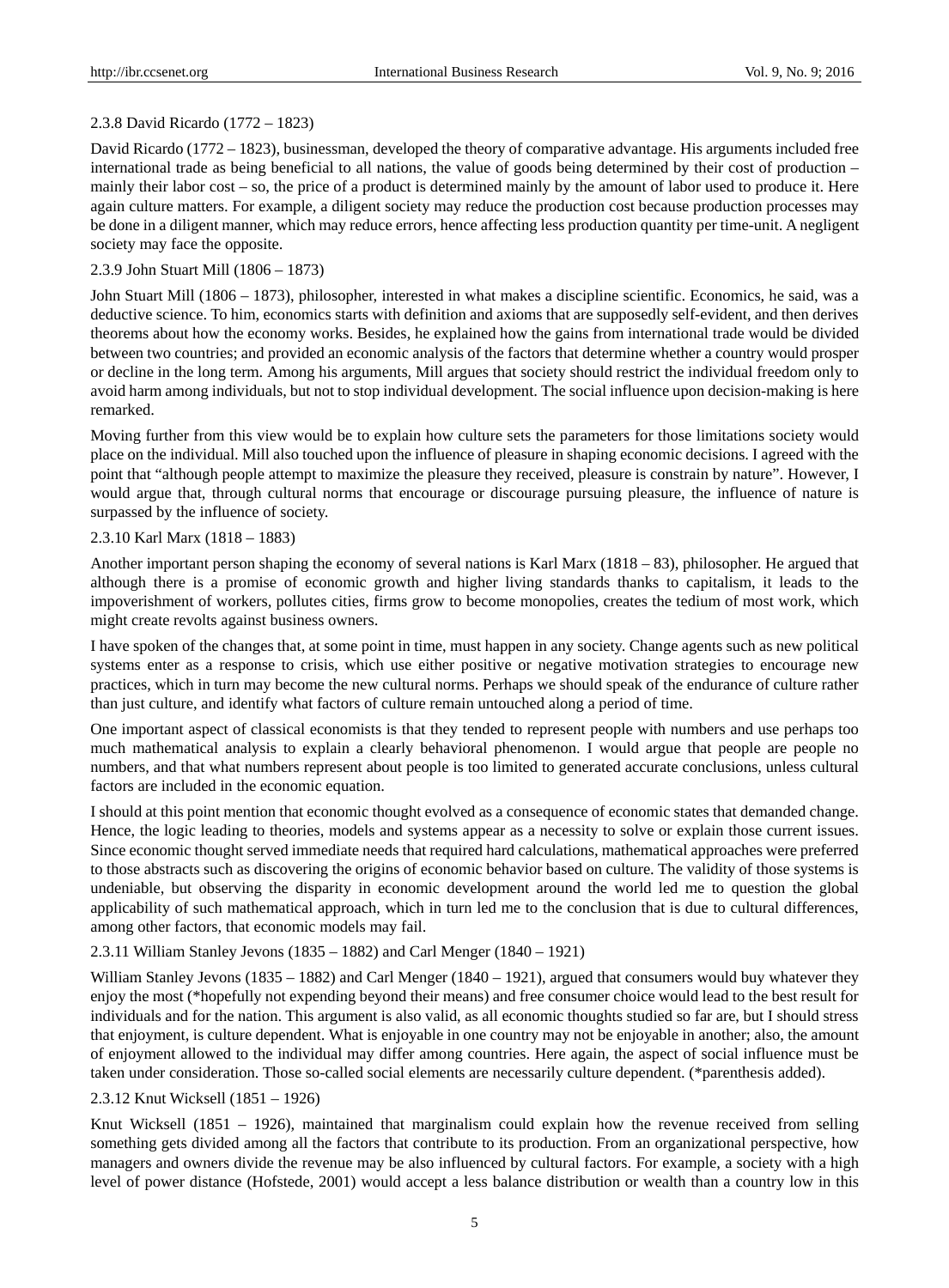dimension. Another example could be made from whether a society prices effort more than results.

### 2.3.13 Arthur Cecil Pigou (1877 – 1959)

Arthur Cecil Pigou (1877 – 1959), known as the father of modern welfare economics, dealt with externalities, situations where businesses impose cost on society rather than on just the people who buy the goods (e.g. pollution). He was an advocate of government policies to make the externality a cost for the firm (rather than of the general public). Here we encounter again support for government interventions, and again, I would suggest that, in order for those policies to be accepted, effective and sustainable, they should be devised based on the cultural background of the economy for which they are intended. Very unlikely would a system that functioned in England during Pigou's time (early  $20<sup>th</sup>$  century) be successful in China nowadays, unless the English model is modified to fit China's local culture today.

#### 2.3.14 John Maynard Keynes (1883 – 1946)

John Maynard Keynes (1883 – 1946), together with Adam Smith and Karl Mark, is one of the main figures in the history of economic theory and practice. Different from Adam Smith, who saw Capitalism as the perfect system for economic growth, and Marx, who saw it as causing too many problems and finally leading to social unrest and poverty, Keynes took no side and listed both pros and cons of the systems. His major contribution is the development of macroeconomics, which became the main reference for government policy to end Depression in the 1930's. Keynes also pointed out that people and businesses have different determinants to spend money. People, he says, use subjective factors (e.g. psychological such an uncertainty) and objective factors (e.g. income and wealth), while businesses based their investment decision of objective factors only (expected return on investment and interest rate) that were affected by how they perceive market trends. Here, the individual's psychological state enters the economic discussion. This is important, especially because aside from factors within the individual, psychological states develop from social aspects that influence and shape the psychology of a person.

#### 2.3.15 John von Neumann (1903 – 1957)

John von Neumann (1903 – 1957), developed the Game theory, which looks at individual decision-making when outcomes depend not just on individual decisions but also on what others decide. e.g. the prisoner's dilemma. The social influences upon individual decision making become a more obvious part of the literature, yet, Game theory does not deepen into the cultural phenomenon. For example, what a person from a collective society would think of other people, the action he or she would take and its consequences upon the individual and the society at large would be different from a person from an individualistic society. Competition is more prone to happen within an individualistic society, or when a person from a collectivistic society faces someone from an out-group. In this case both the individualistic and the collectivistic person may take a more aggressive approach. From my observation in Taiwan in China, I would expect that the Chinese person (collectivistic) would be more aggressive than someone from an individualistic country; this is due to the pervasiveness of clan-orientation that is characteristic of collectivistic societies where people from in-groups and out-groups are treated in literarily opposite ways; complete conformity as compare to aggressive competition respectively.

# 2.3.16 Joseph Stiglitz (1943- )

Joseph Stiglitz (1943- ), attempted to explain unemployment arguing that information problems are the culprit, and that rational individuals must always make decisions about how much information they need before making a choice. I agree with this assertion, and it's my personal believe that all human problems arise or increase due to problems in communication. I would suggest that information as well as communication habits are cultural dependent. In a culture low in certainty avoidance less information would be needed or requested than in a society high in this dimension.

#### 2.3.17 Daniel Kahneman (1934 - )

Daniel Kahneman (1934 - ), the last contributor to economics literature I'd like to include in this short review of economic thoughts. He was a psychologist interested in explaining how real economic agents actually behave. He questioned the rationality of people, as assumed in contemporary economic literature. For example, he reasons that instead of thinking utility maximization, most people tend to use shortcuts when making economic decisions. His work brought up some behavioral anomalies that question the rationality factor of decision-making and identify errors of judgment that lead people to make "the wrong" decision. Among those errors, Kahneman includes faulty memory, capacity of estimate probability depending on the source of information they seek or receive before making a decision, the endowment effect and status quo bias, a last error called framing. His psychological perspective of economic agents is indeed important, and must be considered as part of any economic analysis.

As important as Kahneman psychological perspective, in which he takes psychological process as the basis of behavior, is the culture behind that psychology. I would argue that there is no psychology of the individual that is not shaped by the society (culture) within which that individual grows up. The cultural aspects of the individual psychological states cannot be ignored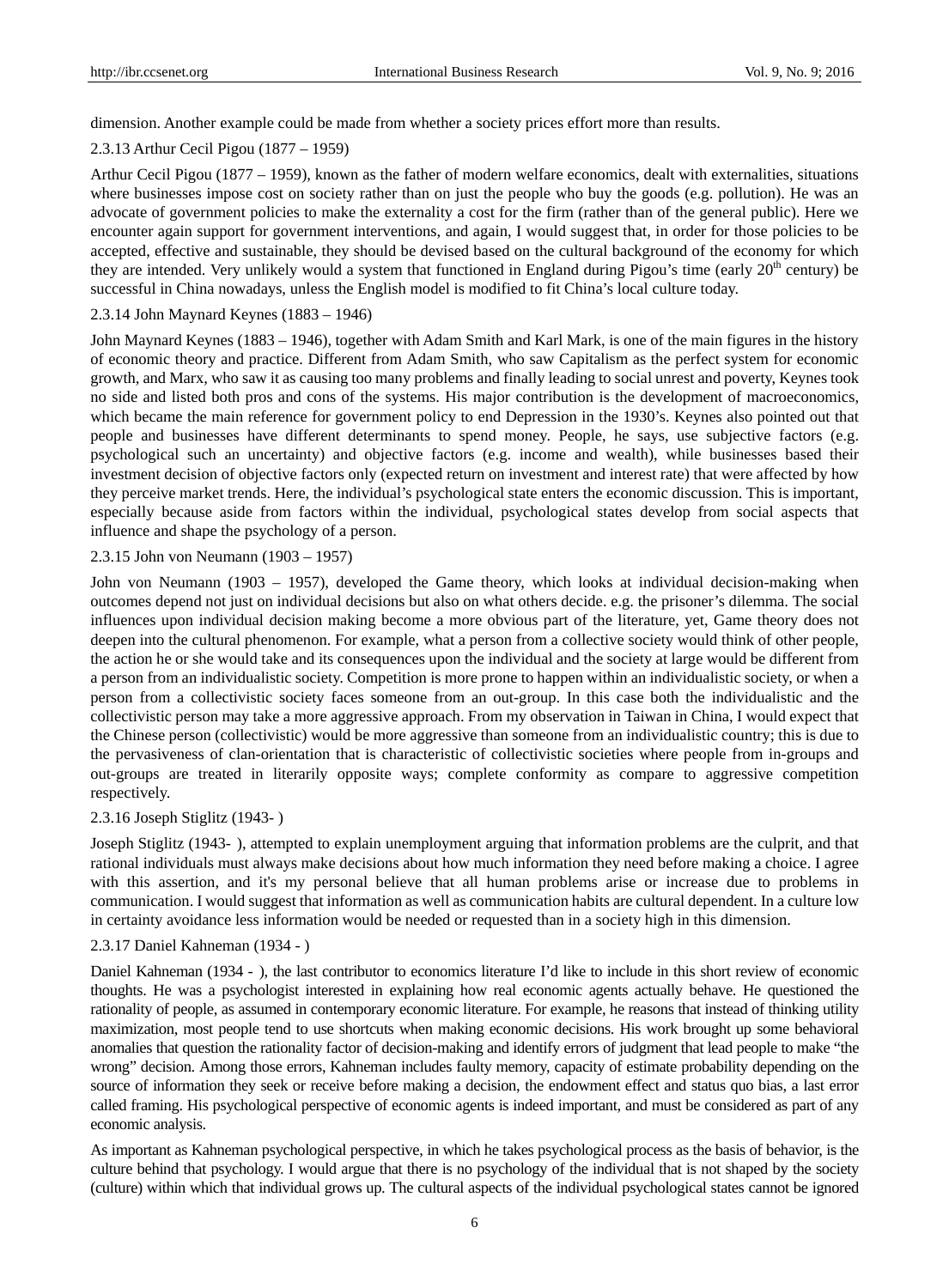when discussing issues related to human action. All the aspects mentioned by Kahneman and all other scholars above reflect the influence of culture, which is still neglected in the economic literature. This paper attempts to fill up that gap.

#### *2.4 The Economic Phenomenon within the Framework of Culture*

Presssman (2007) stated, *"Human behavior is one force driving the economy"*. In agreement with this statement, I propose that an explanation of the relationship between behavior and economy shouldn't be as simple. Hence, elaborating on Pressman's (2007), I propose that *if human behavior (HB) is one force driving the economy (E), and culture (C) one force driving human behavior, then, culture is one force driving economy,*  $E = BH$  (as a function of) C.

My Argument in this document is that economies don't flourish or do but are not sustainable because people's mentality does not provide a fertile ground for the intended economic model to be successful. Several other factors may contribute to the "disfunctionality" of a model including the time and context it was developed and the issues it was intending to explain within that specific time and context. Current economic models use systems developed in the past, within cultural settings that are too far apart from current social realities. Hence their success rate in modern times may be doubtful.

Most popular literature in economics concentrates on numerical models to analyze, explain and predict economic phenomena and just briefly include human behavior as key to economic development; when including behavior, it is placed as the cause rather than a consequence of culture, as I suggest it should be. I'd like to also point out that I recognize the limitations of culture alone to explain economic phenomena; yet, it is a factor that should not be ignored.

What I think is important to understand in the discussion of culture as core to economic phenomena is that the focus is on cultural elements that may have a direct impact on the economy activities such as saving, investment, risk, resources allocation, openness to international trade and technological advances. And that these activities may be affected by cultural factors such as competiveness, dedication to work as oppose to procrastination, cooperation, uncertainty avoidance, willingness to learn, willingness to cooperate, work attitude, effort and the belief of a God setting the individual's fate among others.

Khan et al. (2010), mention that culture is a vast and complex concept that involves many elements and is too general to be captured by a single trait. I would suggest that Khan's statement also applies to economics, but regardless of the doubts place upon the ability of culture to explain the economic phenomena, the literature calling for attention to culture exist and it has its value. Greif (1994) stated that a region's culture has an extreme impact on that region's economy. Borg and Russo (2005) also contribute to this perspective; they mentioned that culture is a full-fledged economic sector that – as any other – generates impacts on the environment, ranging from direct and indirect expenditure to employment generation.

North (1990) suggested that on a societal scale, mass culture impacts economic development by expressing popular preferences through formal institutions. Altman (2001) and other scholars take a step further and bring specific cultural aspects into the economic discussion. He states that a cultural environment that encourages cooperation will maximize labor productivity (Altam 2001); while León-Ledesma and Piracha (2004) hold that a diligent society enjoys greater labor supply. Cozzi (1998) explored the effects of culture on technological innovation, concluding that a risk-prone society that tolerates economic bubble cycles actually promotes increased investment and technological innovation; and Johnson and Lenartowicz (1998) investigated the positive effects of uncertainty avoidance on economic freedom and growth. Malthus (1798) suggested that 'self-control' affects saving behavior and that fertility choice consequently impact the investment in physical capital and the population growth rate. According to Azariadis and Drazen (1990), the desire for self-improvement influences the decision to invest in education, which in turn, enables people to acquire skills and build human capital.

Further supporting the notion that culture is core to economic development, Khan et al. (2010) mention that moral commitment of one's own culture induces work ethics and is one of the main determinants of work effort and thus of labor productivity. They also include trust and the willingness to cooperate as to impact the subjective cost of cooperating with strangers and can have a profound effect on trading networks, which help shape the size and the expansion of markets. Mutual respect and honesty are also consider important, which, according to Khan et al. are the foundations of business ethics and property rights, influence the costs of contracts and minimize distortions such as corruption, theft, coercive acts and deceptive information.

Putnam's (1993) and Fukuyama's (1995) also identified that cultural values play a very vital role in explaining economic growth all around the world. Evidence from the Four Tigers of Asia and China as compare to Africa and Latin America, may also suggest that economic development, growth and stability are not only a matter of institutions and policies but also, and perhaps more accurately a matter of cultural norms. Some other resources in this regard as listed by Khan et al. include Barro and McCleary (2003), Casson (1993), Chamlee Wright (1997), Duffy and Stubben (1998),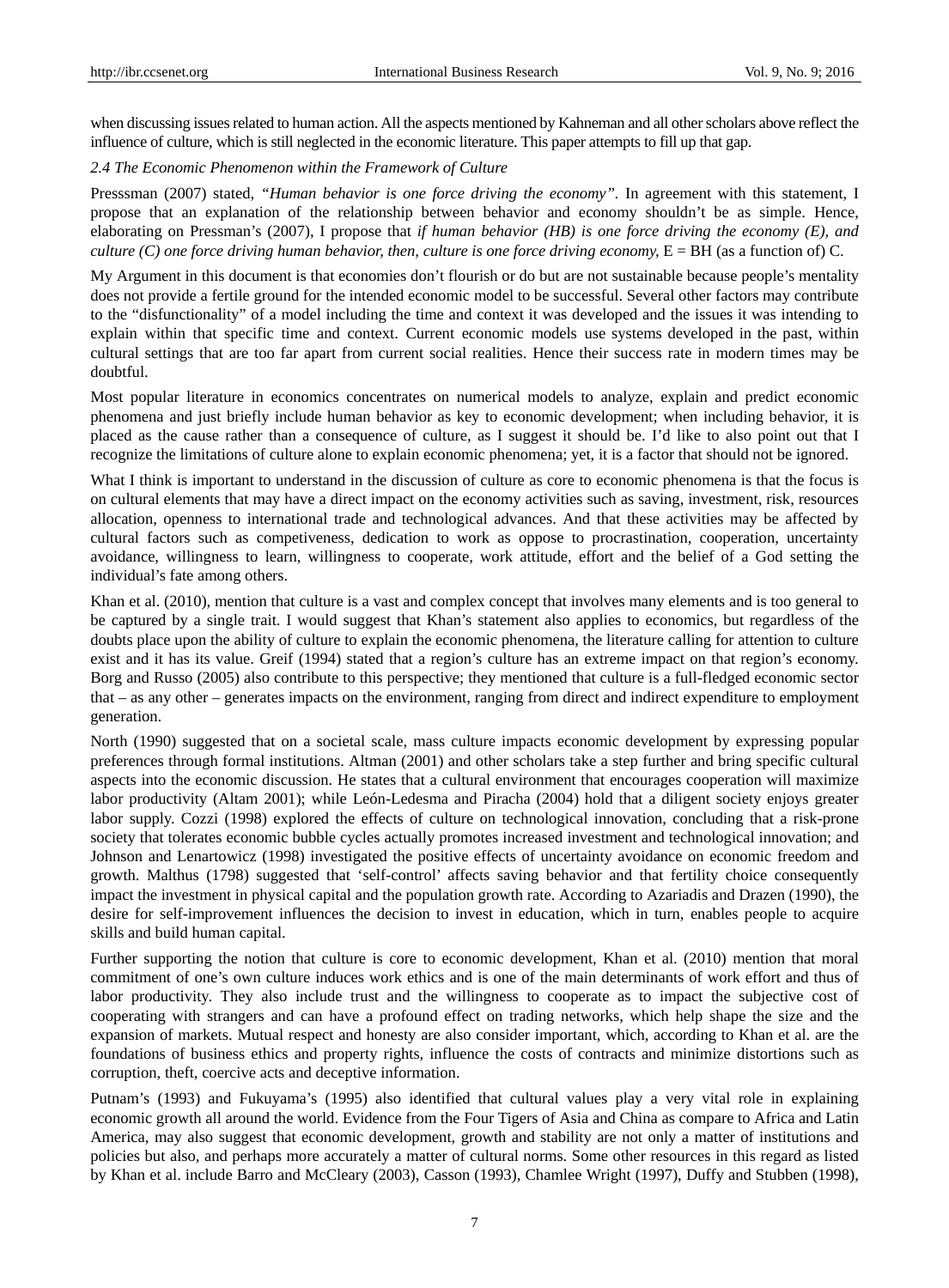Gray (1996), Greif (1994), Grier (1997), Guiso, et al. (2006), Hofstede (1980), Knack and Keefer (1977), Leeson (2007), Licht *et al. (*2007), Putnam (1993), Sowell (1994), Tabellini (2009), Williamson (2009).

Hence, however economists point out that the differences in economic performance from one society to another are better explained by differences in institutions and in the policies undertaken by those institutions than by cultural factors, I would argue that the missing piece in this assertion is that the cultural background of people who build those institutions influences the kind of institutions they build, how they build them and what policies they set to regulate their societies.

#### *2.5 Regional Examples of Economic Development*

Taking example from European nations, Tabellini (2010) places this question: Given the similar economic systems and the same formal institutions within a country, what explains the vast developmental differentials within European nations? His answer is that regardless of similarities of today, contemporary cultural differences have been inherited from very different political institutions in the distant past; hence those differences can be viewed as an important factor accounting for the different levels of development within the region. There is an important implication in Tabellini's statement: that economic models and systems change to a faster pace than culture, which adds to the miss-match problem between the system or model and culture.

The above observations are important for the discussion at hand since they stress that difference in the mindsets of people from different geographical regions may influence not only de level of economic growth but also the economic activities that may suit local cultures better. Observations into China, where even close geographical regions inhabited by different sub-cultures, show different economic development may confirm this statement. Perhaps we should speak of variations of the economic models that best fit the different regions and subcultures. This is, however, not the focus of this paper.

I would suggest that economic models that arise from philosophical thoughts of the  $16<sup>th</sup>$  and  $17<sup>th</sup>$  century England, such as those of Tomas Mun, William Petty and John Locke, won't work in any society now days, not even in the regions from where those economic thoughts emerged because the mindset of people at present is different (if not totally different) from those who live four centuries ago, and their mindset is different because physical environments, education contents and processes, and the modern mix of people within those regions are different. Those differences that emerge as a result of economic changes, present people with different realities that question their previous believes, changing their mindset, which in turn modifies their values, attitudes and behavior.

#### *2.6 Cultural Factors Fostering East Asia's and China's Economic Grow*

For pure economic reasons, The Four Tigers of Asia (Hong Kong, Korea, Singapore and Taiwan), Japan, China have some lessons to teach us. For the same reasons, it's hard to deny that China has become the most influential country in the world. Some scholars have questioned whether or not China's economic growth is a country fact or it refers only to certain cities, which may negatively influenced economic development in other undeveloped cities within the country (Chen & Partridge, 2013). This may be the case so far, but regardless of how many cities have developed or not high economic levels, I still consider useful to examine their strategies and the cultural factors that help for such development.

Some scholars, such as Shi, Huang, Ye, and Yu (2014), attribute China's economic development to Protestantism, a western religion that encourages the creation of material wealth. I agree with them, but I would argue that even though Protestantism influence China's economic growth through the cultural values it brought into the country, the influence of Confucianism also helped. Besides its preference for agricultural patterns of economic growth (Shi, Huang, Ye, and Yu, 2014), Confucianism also encourages competition, by encouraging people to find a place higher in society, a still existing cultural factor that helps to accelerate any new social practice in China. The impressiveness of China's economy is not that it grew, but that it grew fast and much larger than any other country in the west in such short period of time. I maintain that competition has been the key factor in this regard. Confucianism calls for proactively developing the self in order to find a place in society (Weber, 1951; Tang, 1991; Fang, 2001).

As mentioned by Shi, Huang, Ye, and Yu (2014), the literature regarding China's economic development have been broadly classified into two main streams: one explains China's economic growth within the framework of classical, neoclassical and endogenous growth theories, while the other stream emphasizes the determinants that drove China's economic growth from the perspective of development economics. The first stream of literature examines *population and human resource, capital accumulation* and *technological progress.* The second stream focuses on the determinants that are associated with developing or emerging economies, such as *trade, financial development*, *infrastructure* (e.g., Démurger 2001), *institutional environment and geography*. These two streams barely touch upon culture, which is the gap this paper attempts to fill out.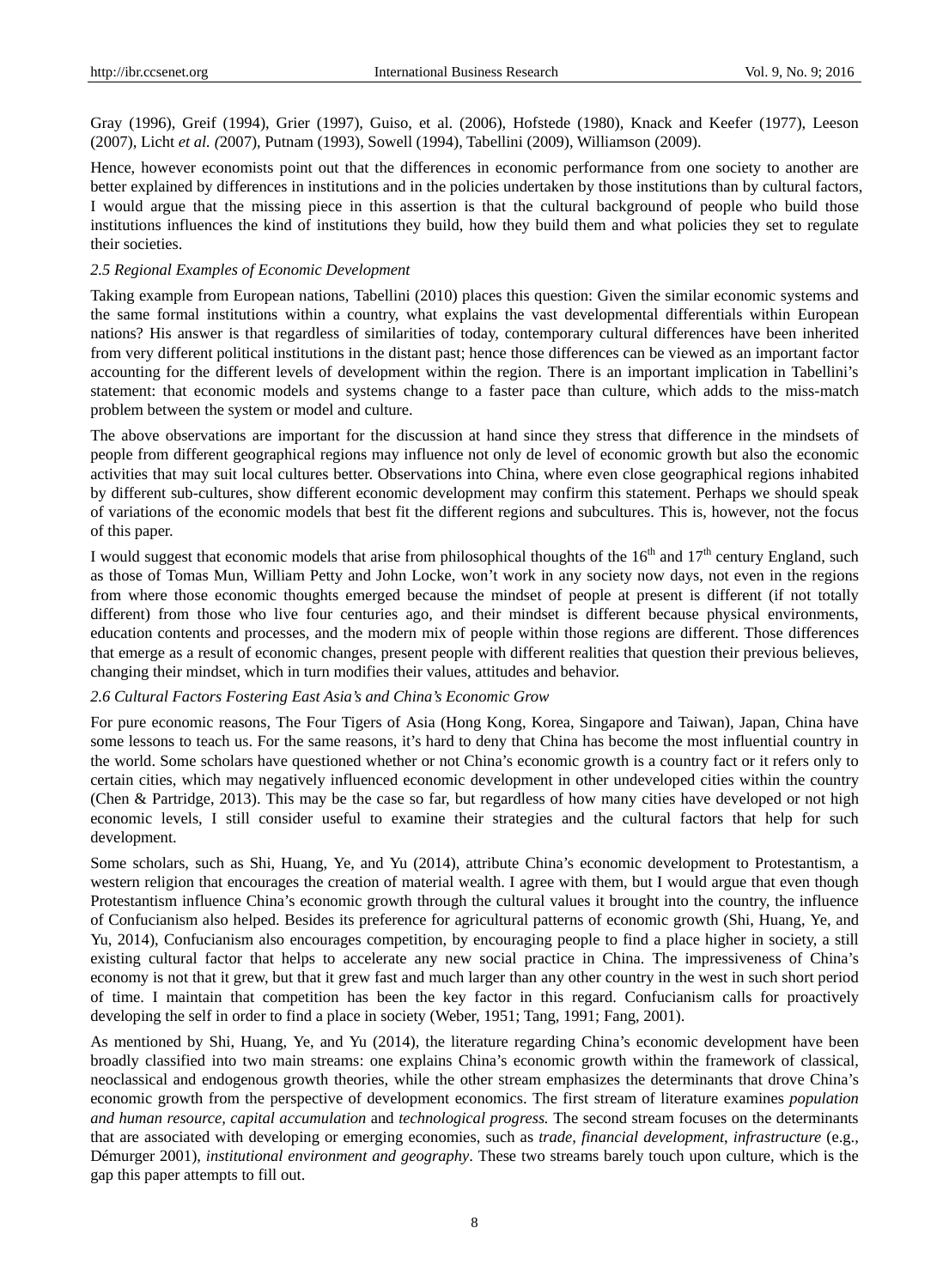Cultures such as China, the four tigers of Asia and The South-East Asian countries share some cultural characteristics arising from their main philosophies, which are Buddhism, Taoism and Confucianism. In general we may say that people in all these countries are *interdependent, focus on the context, have a collective agency and a notion of resonance, believed in share rights, practice social harmony instead of liberty, give face to others (especially in public), avoid debate and minimize friction*. People in these countries *are members of several collectives, take a combination of roles, practice self-control, obey a hierarchical system, base their evaluation of situations on the relationship among substances, lack wonder, find the Tao (path), accept contradiction, are reasonable as opposed to rational and believe that events do not occur in isolation.* 

Some economists explain the economic miracle of China and other East Asian countries from a fundamentalist or mystic rationale. According to Page (1994), fundamentalists focus on the factors of *wealth accumulation, the efficient allocation of resources, getting the basics right and on policies that increased physical and human capital per worker*. Fundamentalists maintain that the *macroeconomic environment in these societies was favorable since it was reliable and provided for fair competition*. One important factor mentioned by Page (1994) is that these countries put much investment in education and health. The Mystics, on the other hand, stress *the role of mastery of technology, the adoption of [proven] best practices, investment in industries that generate the highest growth at the time, mixed of diverse and flexible policies, the governmental control of the market and the role of government intervention to promote industrial development*. Page (1994) concludes that the East Asian success story is a fundamentalist one since the output growth (60% and 120%) of the countries under study derives from accumulation of physical and human capital and labor force growth. However, my observations in China and Taiwan lead me to the conclusion that both fundamentalist as well as mystic principles apply, not at the same time but rather in combinations that changed along the development process. I would suggest that China's economic development started with a fundamentalist approach and move towards mystic as capital grew, the same as they seem to be moving from collectivism to individualism as economy growth and the macro environment appears to be safer and more stable.

With the exceptions or more collectivistic countries in Latin America, in general, people in western countries have an *individual identity and individual agency, control of their personal life, believe to have individually unique characteristics, practice liberty instead of harmony, give great importance to aesthetic enjoyment, they are autocratic societies, have a tradition of debate, are curious about the world, strive to find the truth, focus on the object and its characteristics rather than on the environment where the object exists, and procrastinate*. These cultural characteristics are clearly opposite to those in the East-Asian countries mentioned above.

Let's take the fundamentalists approach to support even further the cultural arguments in this paper. If wealth accumulation was a major factor fostering economic development of the eight high performing Asian economies (HPAEs) the Four Tigers of East-Asia, Japan and China, the key to really understand their economic miracles is to unveil the factors that allowed, for example, wealth accumulation. I maintain that it is thanks to several cultural characteristics and practices. One key practice is thrift, but such practice is accompanied by Chinese people's capacity to just accept and adapt to the circumstance, whatever they are, or to sacrifice pleasure in order to save money because money allows for the material possessions (e.g. expensive cars), through which they show their value in society.

The mystic view of economic development in the East-Asian region also has its value, and can also be explained from a cultural perspective. It was not without government intervention that thrift became a practice and later a cultural characteristic in Japan. I have mentioned elsewhere the importance of government interventions for the successful economic development of China. Garon (2012) shows how government and other social reformers in countries from Great Britain to Japan intentionally inculcated the habit of saving, often for ideological and political ends. However Garon does not agree with economic development being a consequence of culture, his analysis leads us to *the formation or culture*, which occurs when some practices are set into people's software of the mind (Hofstede, 2003) through persuasion or enforcement until they become part of their culture. In this case, enforced behavior leads to attitudes, which further develop into values. These three aspects, behavior (the actual doing), attitudes and values are the core of culture.

In his book Beyond Our Means: Why America Spends While the World Saves, Garon (2012) speaks of the promotion of thrift to originate in the thought and customs prevailing at the time the Tokugawa shoguns that rule Japan from around 1192 to 1867. Some economists may disagree as to when and where thrift originated, but regardless of their arguments, experience in interacting with people from these countries will show that they tend to save more than westerners. My experience in Taiwan and China shows that individual wealth accumulation, through saving, is a common practice. By the time of this publication, with its goal to becoming the largest consuming market in the world, China may be drifting away from such practice, but its current economic power has much to do with thrift and wealth accumulation.

Other two important factors for the economic miracle of countries in the East-Asian region are a high *entrepreneurship* 

9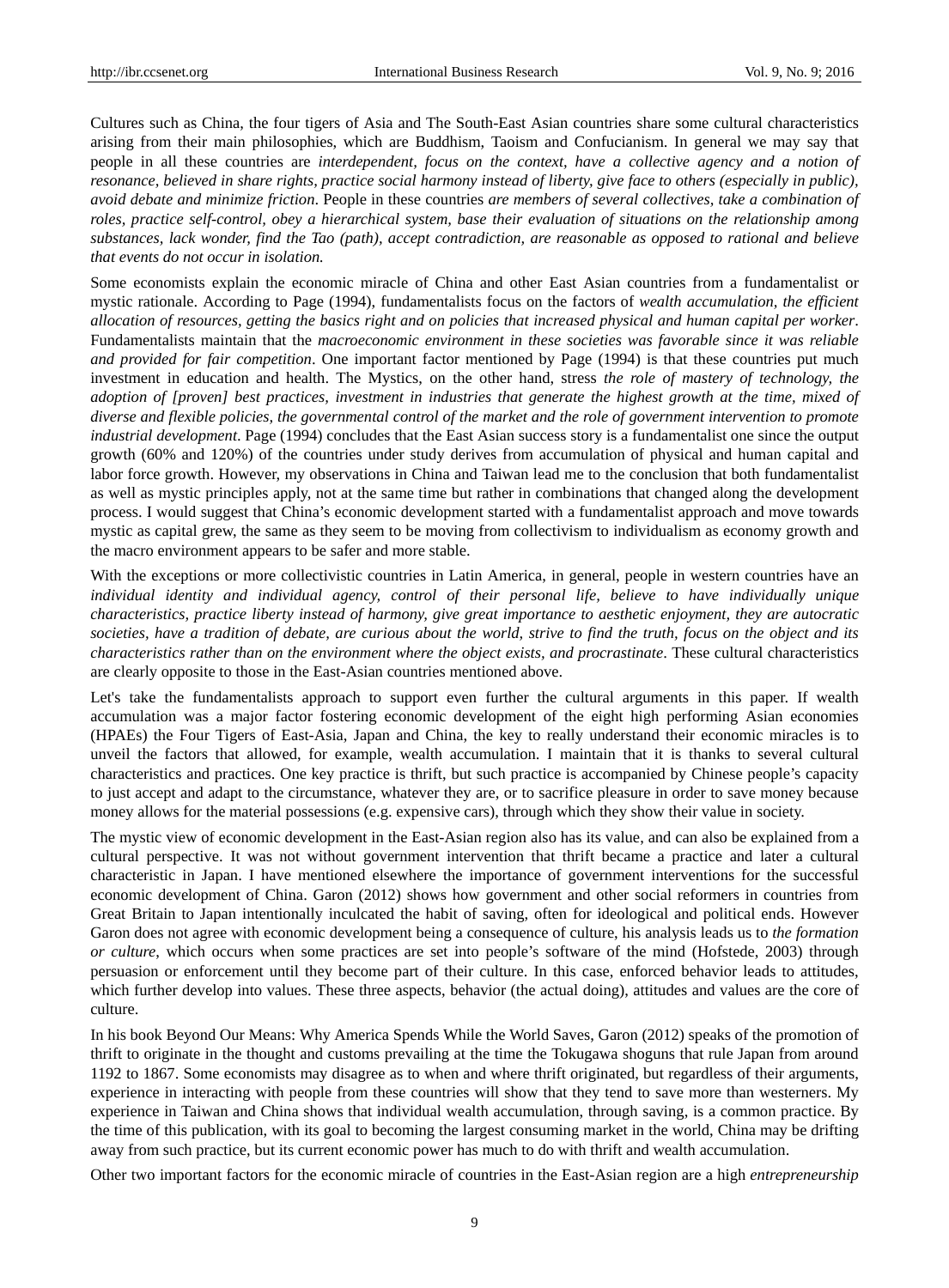*spirit* and their *assimilation of tested best practices*. Two cultural aspects may play important roles here: First, *competitive attitude* and second *fear to social scrutiny*. As a highly competitive society, they tend to look for having their own business and move forward against the many competitors, local and foreign. As fearing social scrutiny, failure is not welcome in China, hence the use of well-tested methods is preferred. Chinese people tend to get informed of best practices in most developed countries and bring them home. This does not only make them feel safe from social criticism due to failure but also from loosing money. However, much failure have been seen in this regard, mainly due to cultural factors that affect the proper use of the foreign practice.

People are perhaps the most significant factor for China's economic development. People are the carriers and the doers of culture. They are the engine to spark and keep the economy running. Human capital has always been China's key factor for economic growth. But for this engine of 1.3 billion people to function well, all its parts must move in the same direction, the direction set by the entity that holds control; in the case of nations, that entity is the government. The cultural characteristics the makes Chinese people move in the same direction are *harmony* and *respect for hierarchy*. Influenced by these two characteristics, Chinese people follow the leading figures and accept the roles authorities give them without questioning. The paternalistic leading style contributes further to create obedience, under the promise that the father figure will take care of everybody in the family. I would suggest that these cultural factors have been utilized to shape politics and economic development, especially in China and the Four Tigers of East-Asia. This culture awareness has allowed much of the economic miracle of these countries.

Xuewen, (1997) stated that politics, economics and culture are the three gears of any society and only when they move harmoniously can the whole society develop rapidly. In China, harmony is promoted everywhere, to the extent that their China's most modern bullet train is name Harmony. Addressing the UNESCO in 2014, China's President Xi Jingping say: The Chinese have long come to appreciate the wisdom of "harmony without uniformity". This mentality, according to President Xi, is part of China's culture from about 2,500 year ago; which tell us that modern Chinese people still holds dearly to their ancient culture. Knowing how much of this ancient culture remains untouched in China nowadays should helps in devising suitable strategies to sustain China's economic development.

I maintain that it is thanks to long-standing cultural factors that China's government has been able to implement trial-and-error programs, and develop long-term plans without much obstruction caused by social sectors blocking progress. This is a much missing factor in Latin America and other western regions, where questioning is the norm and social division is a very obvious social characteristic. It may be for this reason, among others, such as unsafe macro environments, traditional corruption and high criminality, that models of social and economic development see little success in regions such as Latin America.

A final factor for the success of China's economic miracle is face, expressed in strong nationalism. Dr. Kishore Mahbubani (2015), Dean and Professor in the Practice of Public Policy at the National University of Singapore mentioned that "China's goal is to revive the Chinese civilization, not to promote communism or conquer the world, but give back to its people the pride once they enjoy".

The above was confirmed by President Xi in his speech at the UNESCO in 2014, as follows: "The Chinese people are striving to fulfill the Chinese dream of the great renewal of the Chinese nation. The Chinese dream is about prosperity of the country, rejuvenation of the nation, and happiness of the people. It reflects both the ideal of the Chinese people today and our time-honored tradition to seek constant progress. The Chinese dream will be realized through balanced development and mutual reinforcement of material and cultural progress. Without the continuation and development of civilization or the promotion and prosperity of culture, the Chinese dream will not come true."

With some local variations, the cultural characteristics mentioned above are shared by the Four Tigers of East-Asia, Japan and China, perhaps not as much by the HPAEs countries, which may explain the lower economic development of these countries. I support the argument based on the study conducted by Page (1994), where he found out that of forty economies included in the study, the eight with the highest-growth and lower-inequality are all located in East Asia. However more research should be conducted in this regard before committing.

#### **3. Conclusions**

The literature and arguments presented above suggest a positive relationship between local cultural traits and economic growth. For example, an economic model showing how immediate input from the population at large can boost economic growth may fit a society high in competitive attitude and entrepreneurship spirit. A society that follows leadership without questioning may accelerate taking action. This society would also require valuing money more than pleasure as well as having a long-term orientation. The promise of increasing wealth for the individual or in-group members would be of great incentive; the long-term orientation may assist for keeping the individual's effort for longer period of time. If this society accepts economic bubbles, this would allow for less migration when drops or slowdowns appear, and they will necessarily appear. Short-term oriented societies may give up the process if numbers don't rise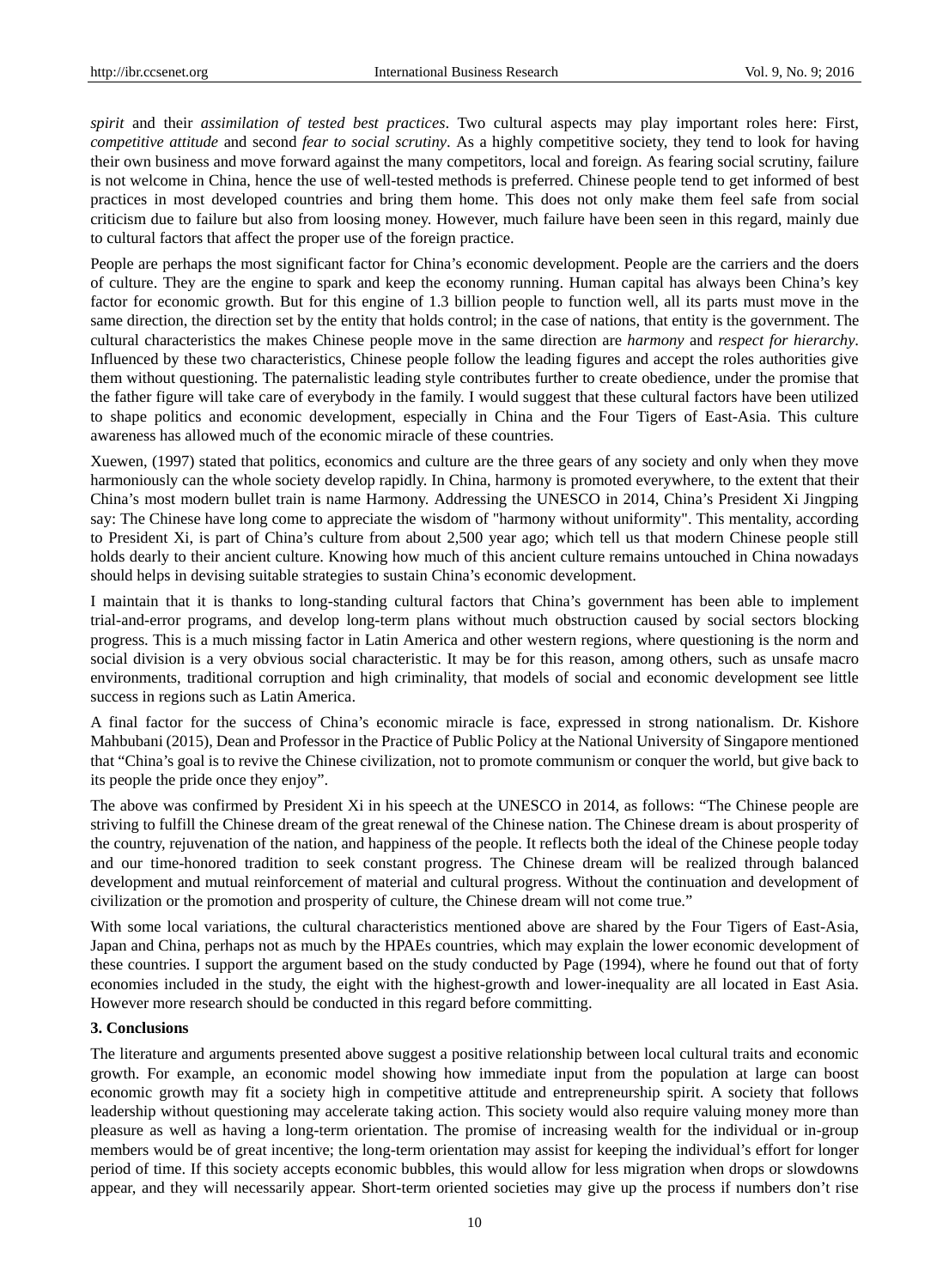quickly. On the same token, cultures that procrastinate more may not be willing to make the effort in order to get money sometime in the future, and may chose expending in immediate pleasure instead.

To be more specific, I will use the Supply and Demand Model to make an example. Among others, this model explains the process towards an equilibrium state facing expected inflation. How such expectation would affect people in a specific economy may be a function of its culture. For example, in fatalistic societies such as Latin America and lower classes elsewhere (Cockerham et al. 1983), the aforementioned expectation may cause people to restrain from consuming or investing much earlier since they may picture more drastic scenarios than they may actually be. Another possible scenario is that of people buying more things quicker because they will foresee the upcoming inflation as a limitation to acquisition power in the future, which in turn will lower their immediate economic solvency. So, to restate my argument: this model helps us to foresee or estimate the consequence of inflation upon demand in an ideal situation; knowing the local culture would help us to predict in a more accurate manner the reaction of the population, such knowledge may be useful in formulating strategies that are more suitable for a specific economy.

### **4. A Suggested Model**

#### *4.1 Culture-dependent Economic Model (CdEM)*

Facing economic decisions at national levels requires actions that cannot be random. Several factors must be taken under consideration before deciding on a strategy. In turn, this strategy should follow models that direct the decision-making process. I propose that such model must include culture as a necessary step in the decision-making process.

The Culture-dependent Economic Model presented in figure 1 below is intended to force cultural factors into a decision-making process. It allows for choosing a strategy before or after conducting necessary cultural analyses. In this model, I present both economic drops and growth as equally important. This model recognizes that growth sustainability should be carefully estimated. Such estimation would in turn allow for taking preventing actions toward possible future drops leading to crisis. The model also includes key management factors such as control, supervision and feedback as well as communication and training. I divide this model into 8 stages, as follows:

*Stage 1* calls for a compilation of factors that may have affected the current decline or growth of the economy. These factors are updated statistical data from the country's database, which would be the basis to estimate the speed of change and average decline or growth of the economy within a fixed period of time from past to present. Such measurements may help in deciding how quick and aggressive the strategy should be in order to overcome the decline, accelerate growth or ensure sustainability.

*Stage 2* is an in-depth analysis of the macro environment. The East Asian countries included in this study prove that the macro environment may foster or hinder prosperity. A safe macro environment influences people's peace of mind and enhances trust in the system, further encouraging willingness to invest. Entrepreneurship spirit seems to be higher in countries with safe macro environments. Factors such as current criminality rate, corruption and infrastructure, among others, should be carefully considered at this stage.

*Stage 3* calls for a cultural analysis prior to selecting or developing a strategy (*Stage 4*). The background of the current cultural characteristics, the cultural changes along time, and the existing sub cultures should be included in the analysis. The acquired knowledge will allow for a more accurate list of values, attitudes and behavior that may have affected the current economic state and that may interfere with the success of a new strategy. At this stage, it is crucial to find out the connection between the elements in the macro environment and the cultural characteristics; such connection would be the basis to foresee in a more accurate manner upcoming people's reactions.

*Stage 4* is where we chose the strategy. The findings of the cross analysis between the macro environment and cultural characteristics conducted in Stage 3 educates this stage. If a strategy is chosen before conducting a cultural analysis, then this stage calls for matching the strategy with cultural and macro economic factors.

Stage 5 calls for modifications to the strategy and its corresponding models. Such modifications should be based on the match or mismatch between the chosen strategy and the findings on stages 3 and 4.

*Stage 6* calls for the development of a control system, which in turn requires taking under consideration the country's culture as well as sub-cultures in microenvironments. This is important because even though we speak of *one culture* when referring to *one country*, in reality there is no a fully culture-homogenous country. Every country shows different practices among states and between majorities and minorities; hence, a consideration of the sub-cultural characteristics within a country is critical to develop an effective control system.

*Stage 7* calls for internal and external communication and training. This implies that all relevant individuals must be informed of the strategy. Information should also be provided to the public, especially those who will directly execute tasks pertinent to the chosen strategy and those who will be directly affected. This will reduce the possibility of failure.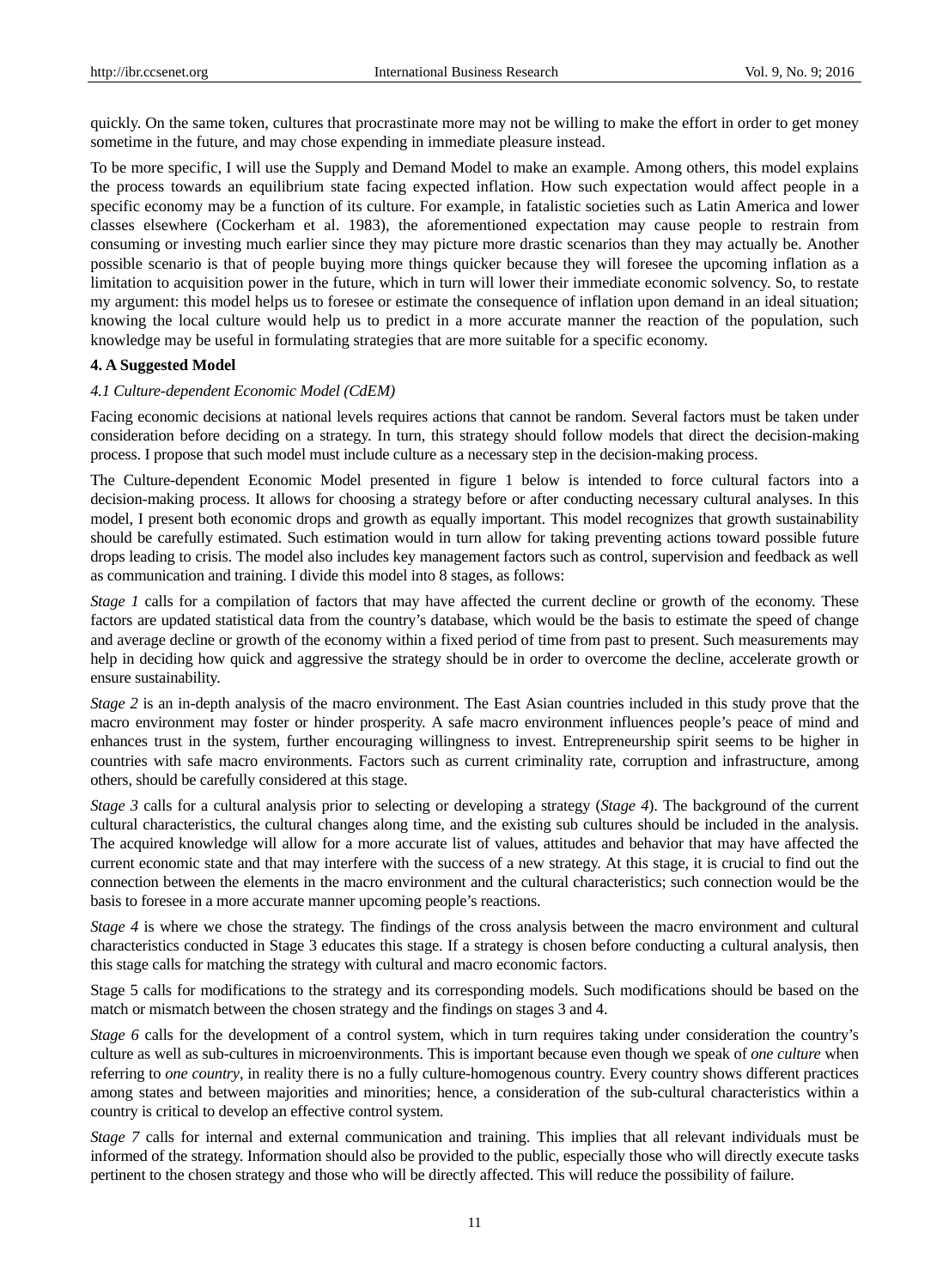Stage 8 involves the cycle from implementing, monitoring, controlling, measuring, revising to re-implementing the process. This cycle must be decided in advance (e.g. two years) and the time to completion kept constant until the desired results have been achieved, or the achievements by the end of the cycle's deadline are within the range of tolerance. During this first cycle, we are de-freezing and shaking the current state to ignite change. Unless obvious negative effects, which may call for an early revision of the strategy, after the first cycle, a deadline for a longer cycle may be necessary. Depending on the level of success, this second cycle is where we re-freeze the economy and let its new practices to become the norm.

It is important to mention that this process from stage 1 to 8 is not static; economies should constantly monitor changes in macro and microenvironments in order to adapt the current strategies accordingly. Constantly monitoring social changes allows for identifying gaps in the system, and act accordingly in a timely manner, with less effort and less social disruption.



Figure 1. Culture-dependent Economic Model (CdEM)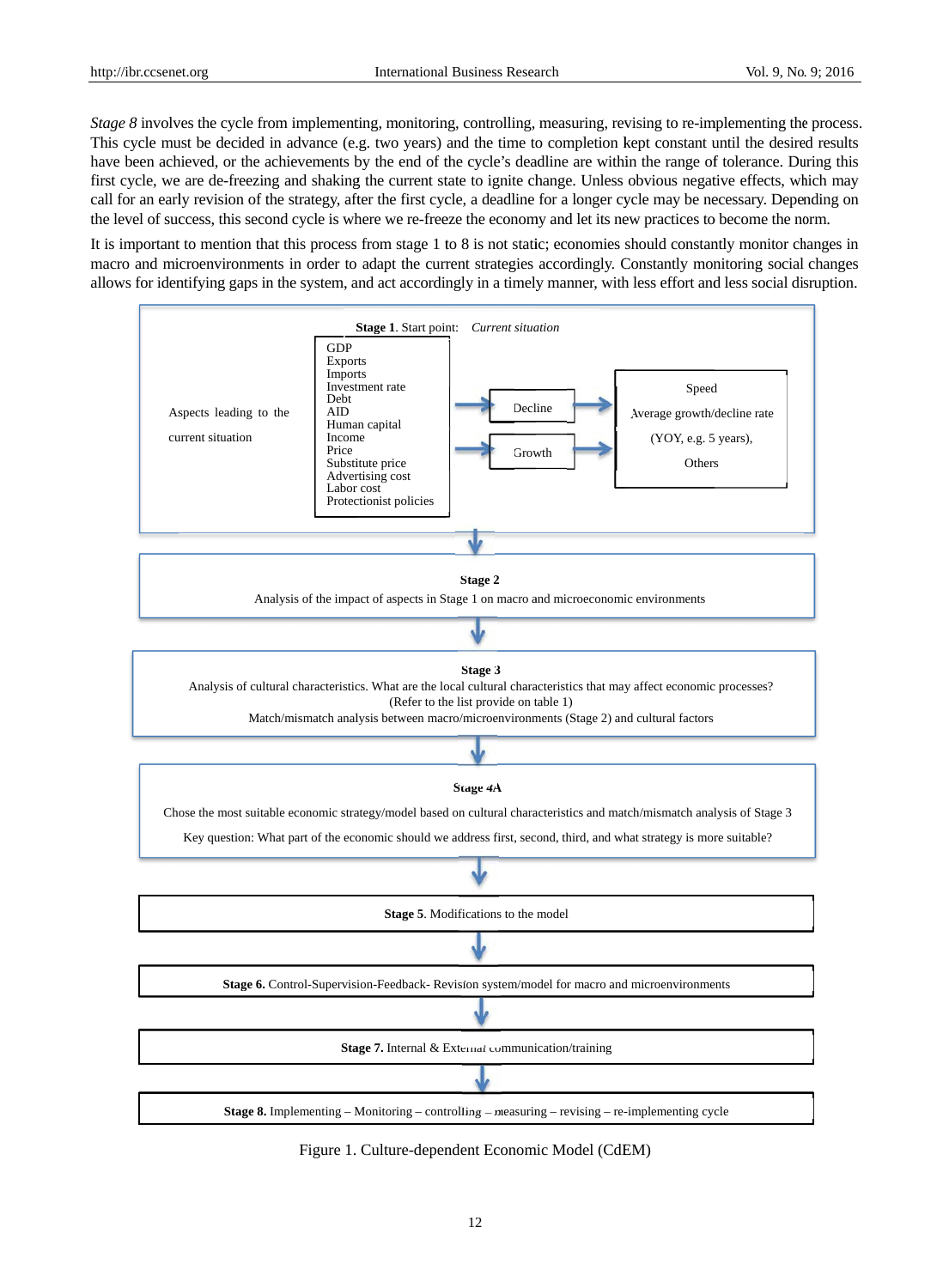# *4.2 Cultural Factors Affecting Economic Development*

To complement the formation of a suitable strategy, Table 1 (below) shows some cultural factors that may directly affect the success of a chose economic strategy.

|  |  |  | Table 1. Cultural characteristics that may have a direct impact on the economy |
|--|--|--|--------------------------------------------------------------------------------|
|  |  |  |                                                                                |

| <b>Cultural characteristic</b><br>affecting economic growth                                                                       | Positive correlation to economic growth                                                                                                                                                                                                                                                                                                                                                                                                                                                | The China case                                                                                                                                                                                                                                                                                                                                                                                                                                                                                      |
|-----------------------------------------------------------------------------------------------------------------------------------|----------------------------------------------------------------------------------------------------------------------------------------------------------------------------------------------------------------------------------------------------------------------------------------------------------------------------------------------------------------------------------------------------------------------------------------------------------------------------------------|-----------------------------------------------------------------------------------------------------------------------------------------------------------------------------------------------------------------------------------------------------------------------------------------------------------------------------------------------------------------------------------------------------------------------------------------------------------------------------------------------------|
| Cooperation as opposed to<br>individual effort                                                                                    | Maximize labor productivity                                                                                                                                                                                                                                                                                                                                                                                                                                                            | China's clan-oriented society ensures that at least<br>within their inner circles (in-groups) cooperation<br>exist and hence individual efforts and growth extent<br>to all those within.                                                                                                                                                                                                                                                                                                           |
| Diligence as opposed to<br>negligence and<br>procrastination.                                                                     | Enjoys greater labor supply and ensures<br>achieving goals in due time.                                                                                                                                                                                                                                                                                                                                                                                                                | My observations in China and Taiwan show this to<br>be the case, regardless the reasons for which they<br>work longer and perhaps harder than many western<br>counterparts. Those reasons may include fear to<br>social criticism, obedience, money, etc.                                                                                                                                                                                                                                           |
| Risk-prone as opposed to<br>risk-avoiding                                                                                         | Tolerates economic bubble cycles and<br>promotes increased investment and<br>technological innovation.<br>Permits advances and mastery of<br>technology, which in turn allows for more<br>efficient and cost-effective systems that are<br>key to industrialization.                                                                                                                                                                                                                   | China, Taiwan, Japan and Korea are among the<br>most advanced technological savvy thanks to their<br>manufacturing capabilities, from which they learnt<br>best practices, and which allow the necessary<br>infrastructure.                                                                                                                                                                                                                                                                         |
| Self-control / thrift as opposed<br>to spending and waste.                                                                        | Encourages saving behavior and the fertility<br>choice, which in turn impact the investment<br>in physical capital and the population<br>growth rate.<br>Increases capital accumulation thanks to<br>savings.<br>Lowers impact of economic crisis.                                                                                                                                                                                                                                     | This may be case in Taiwan, and may have been the<br>case in China previous Millennia generation, which<br>is increasingly in the practices of consumption<br>especially of luxury goods and entertainment. In<br>both countries I observe people spending large<br>amounts of money for social gatherings, which for a<br>western person represent a waste of time and<br>money, but for Chinese people it is a necessary<br>investment in building social networks that ensure<br>their survival. |
| Desire for self-improvement<br>as opposed to conformity with<br>current states.                                                   | Influences the decision to invest in<br>education, which in turn, enables people to<br>acquire skills and build human capital.                                                                                                                                                                                                                                                                                                                                                         | Finding a higher place in society is encouraged by<br>Confucian philosophy. Experience of interacting<br>with Chinese people in China and elsewhere shows<br>that indeed the Chinese person wants to be his or<br>her own boss. To achieve this goal they are<br>constantly learning both from school, taking<br>different employments, and networking with people<br>from whom they can acquire know knowledge and<br>skills.                                                                      |
| Moral commitment to one's<br>own Culture as oppose to<br>desire to leave.                                                         | Induces work ethics and is one of the main<br>determinants of work effort and thus of<br>labor productivity, trust and the willingness<br>to cooperate as to impact the subjective cost<br>of cooperating with strangers and can have a<br>profound effect on trading networks, which<br>help shape the size and the expansion of<br>markets.<br>Enhance national pride and ensures that<br>people will promote the positive in their<br>countries, and work for the nation's welfare. | There is no public disagreement of China's policies<br>in China or elsewhere by Chinese citizens.<br>Locally, and within locals, they disagree with the<br>government as it happens in all cultures, but as to<br>preserve individual good face, they publicly<br>promote a good face of the country towards the<br>outside world.                                                                                                                                                                  |
| Adoption of best practices as<br>opposed creating new ones<br>when there are proven<br>available.                                 | Lower the risk of failure and investment size<br>since proven practices do not require the<br>cost of trial and errors.                                                                                                                                                                                                                                                                                                                                                                | The Four Tigers of Asia and China have been<br>intelligent in not trying to re-invent the wheel,<br>rather, they have reuse it, adapting it to their own<br>local purpose and for their own benefit.                                                                                                                                                                                                                                                                                                |
| Investment in Industries that<br>generate the highest growth as<br>oppose to random investments<br>based on international trends. | Allows for quicker capital growth that<br>provides the funds to move faster and in a<br>more stable manner towards<br>industrialization.                                                                                                                                                                                                                                                                                                                                               | At the beginning, China's growth strategy<br>concentrated in agriculture because it was already a<br>mature industry; it produced the capital for<br>industrialization. As their economy advances, they<br>identify other high growth industry and move<br>resources to support their development.                                                                                                                                                                                                  |
| Mixed of diverse and flexible<br>policies as opposed to fixed<br>ones.                                                            | It provides the environment to adapt to<br>inevitable changes in the market and allows<br>for quick response to market demands.                                                                                                                                                                                                                                                                                                                                                        | The buzzword in China is that the only stable thing<br>in the country is change. Rather than pondering<br>around fix policies, Chinese people have the                                                                                                                                                                                                                                                                                                                                              |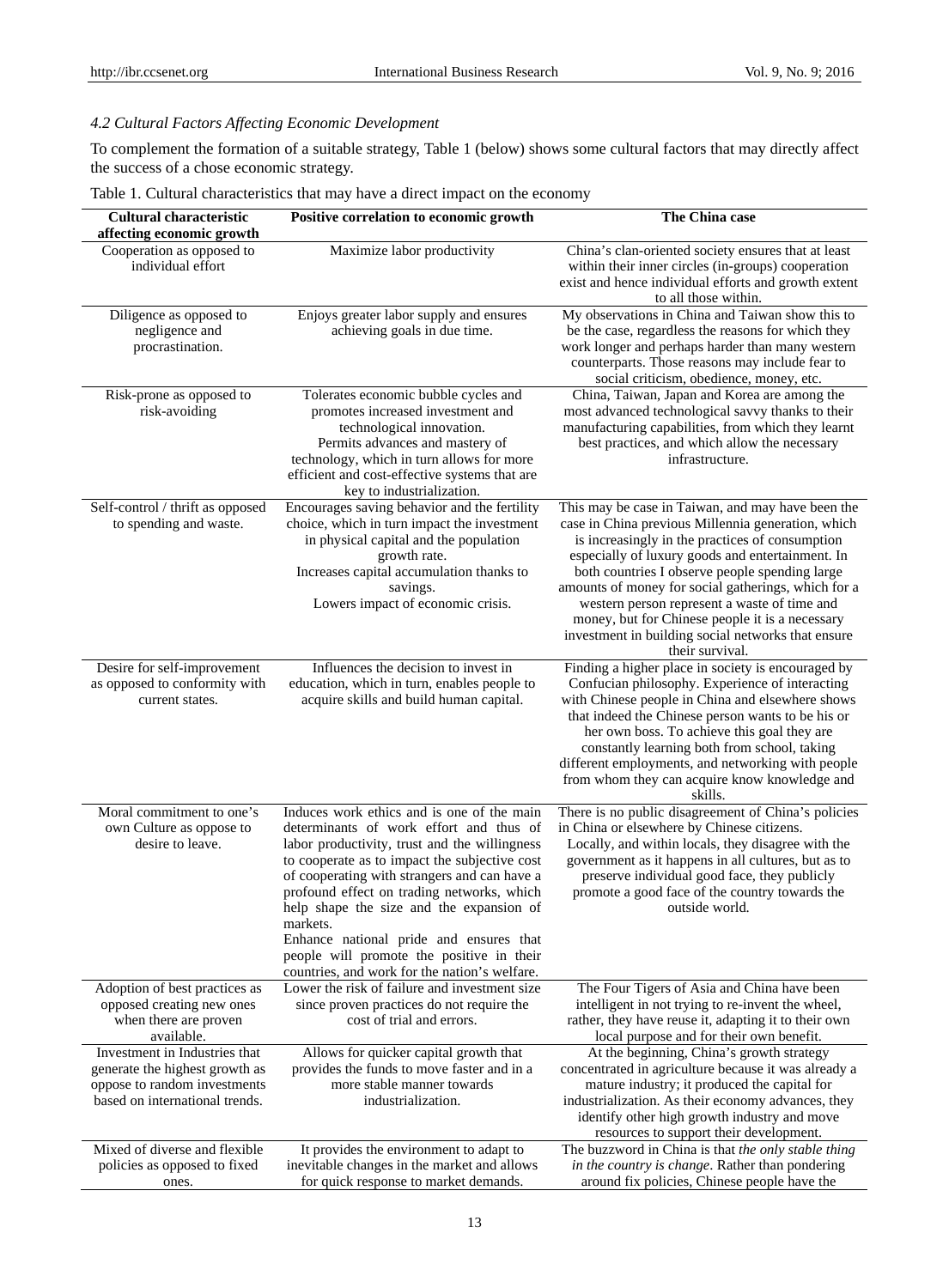|                                                                   |                                                                                           | capacity to immediately move to a different practice<br>without questioning. Normally they don't follow act<br>upon fixed standards; rather they concentrate on<br>solving immediate problems. |
|-------------------------------------------------------------------|-------------------------------------------------------------------------------------------|------------------------------------------------------------------------------------------------------------------------------------------------------------------------------------------------|
| Governmental control of the                                       | Allows for the legal framework within                                                     | China has experience gradual market liberation, but                                                                                                                                            |
| market and the role of<br>government intervention to              | which economic forces compete, and<br>provides policies supporting the different          | it has been the case after a number of steps in<br>changing culture and after wealth has been spread                                                                                           |
| promote industrial                                                | stages towards industrialization and                                                      | somehow more even among its societies, at least                                                                                                                                                |
| development as opposed to                                         | economic growth.                                                                          | within costal cities.                                                                                                                                                                          |
| complete liberal market                                           |                                                                                           |                                                                                                                                                                                                |
| practices.                                                        |                                                                                           |                                                                                                                                                                                                |
| Interdependence and<br>collective agency as opposed               | Ensures mutual support, not based on good<br>will but rather on the understanding that by | Being members of several collectives and having a<br>strong clan orientation allows for more people to                                                                                         |
| to individual agency.                                             | supporting others in the group, the                                                       | benefit thanks to each individual's success.                                                                                                                                                   |
|                                                                   | individual is supported as well, hence                                                    |                                                                                                                                                                                                |
|                                                                   | ensuring survival of the individual and                                                   |                                                                                                                                                                                                |
| Focus on the context as                                           | continuity of the society.<br>Allows the mental capability to see the                     | In most cases the context in China refers to the                                                                                                                                               |
| opposed to focus on the                                           | different factors creating the problems at                                                | social context, which is the main resource available                                                                                                                                           |
| subject.                                                          | hand.                                                                                     | to all as long as they have the "right" relationships.                                                                                                                                         |
| Believed in share rights and                                      | Allows the mindset to welcome shared                                                      | The in-group culture is an obvious cultural                                                                                                                                                    |
| duties as oppose to believing<br>in individual rights and duties. | responsibilities. The members of the<br>in-groups share those responsibilities,           | characteristic. From verbal to economic means,<br>members of the in-group support each other and                                                                                               |
|                                                                   | allowing group dynamics in which all                                                      | show such support as publicly as possible; with this,                                                                                                                                          |
|                                                                   | members of the group contribute to solve                                                  | the supporter ensures reciprocity.                                                                                                                                                             |
|                                                                   | the issues at hand.                                                                       |                                                                                                                                                                                                |
| Practice social harmony                                           | Ensures conformity with the norms, which                                                  | Here again, cooperation in seen within in-groups                                                                                                                                               |
| instead of liberty. Avoid<br>debate and minimize friction.        | allows for less social opposition and<br>increases cooperation to a national level.       | and among them. Their belonging to several social<br>circles allows harmony and cooperation to extent.                                                                                         |
| Obey a hierarchical system as                                     | Allows for quick actions since decisions are                                              | This is a clear case in China, regardless of personal                                                                                                                                          |
| oppose to questioning                                             | followed without questioning.                                                             | opinions, subordinates will follow orders.                                                                                                                                                     |
| hierarchy or practicing                                           |                                                                                           |                                                                                                                                                                                                |
| anarchy.<br>Accept contradictions and                             | Influence adaptability and quick response in                                              | Until recently, Chinese organizations value                                                                                                                                                    |
| combination of roles as                                           | the face of sudden changes as well as                                                     | adaptability, and willingness to take different roles                                                                                                                                          |
| opposed to stress out when                                        | willingness to accept different tasks.                                                    | more than expertise, which is still a new aspect in                                                                                                                                            |
| facing contradictions and not                                     |                                                                                           | business organizations. However, given their                                                                                                                                                   |
| willing to take different roles.                                  |                                                                                           | capacity to take in new practices and policies, more<br>organizations and individuals are taking this                                                                                          |
|                                                                   |                                                                                           | advancement very seriously.                                                                                                                                                                    |

# **5. Limitations**

Time, place, data availability and accuracy among many other aspects limit any research project. Besides, since culture is such an abstract, subjective and ever changing phenomenon, the validity of my arguments and conclusion may be less applicable in the future. It is also worth to mention that, although every effort has been made to avoid bias, my arguments are necessarily tinted with my own cultural blueprint. Also, in order to support the validity of my arguments and conclusions, it is necessary to apply the proposed model and see whether or not the model success in its purpose, which at the macro level may take a long time.

It is my hope that this document may serve as a reference for institutions and individuals engaged in economic decision-making on a macro or micro levels, and that the arguments in support of culture as key to wiser economic decisions may be of some value delivering better results in the short and long-terms.

# **Acknowledgments**

My deepest appreciation to my colleagues and dear friends Chris Fay and Trevor Wadlow for their priceless assistance regarding my writing style, and criticism in regards to my arguments, which contributed to enhance the quality of this paper.

#### **References**

- Altman, M. (2001). Culture, human agency, and economic theory: Culture as a determinant of material welfare. *Journal of Socio-Economics, 30*, 379-391. http://dx.doi.org/10.1016/S1053-5357(01)00109-3
- Azariadis, C., & Allan, D. (1990). Threshold externalities in economic development. *Quarterly Journal of Economics, 105*, 501-526. http://dx.doi.org/10.2307/2937797

Barro, R. J., & McCleary, R. M. (2003). Religion and economic growth across countries. *American Sociological Review, 68*,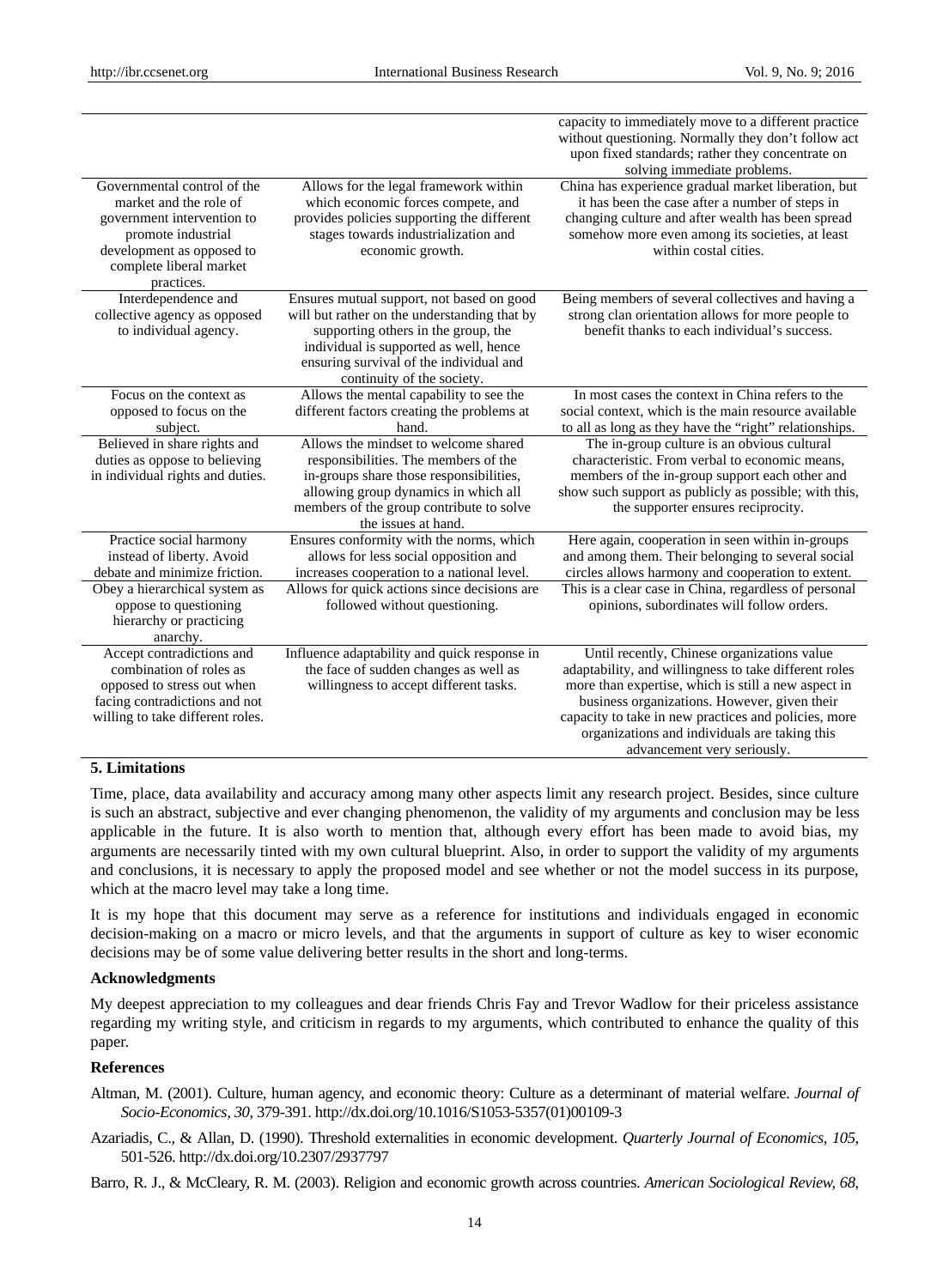760-781. http://dx.doi.org/10.2307/1519761

- Borg, J. V. D., & Russo, A. P. (2005). *The Impact of Culture on the Economic Development of Cities.* European Institute for Comparative Urban Research. Erasmus University Rotterdam.
- Casson, M. C. (1993). Cultural determinants of economic performance. *Journal of Comparative Economics, 17*, 418-442. http://dx.doi.org/10.1006/jcec.1993.1033
- Cerna, M. A. (2015). The Chinese "Togetherness-Separation" Paradox: An Analytical Approach to Understanding Chinese People's Behavior and Its Implication to International Cooperation. *International Journal of Business and Management, 10*(12). http://dx.doi.org/10.5539/ijbm.v10n12p194
- Chamlee, W. E. (1997). *The Cultural Foundations of Economic Development: Urban Female Entrepreneurship in Ghana*. New York: Routledge. http://dx.doi.org/10.4324/9780203448335
- Chen, A. P., & Partridge, M. D. (2013). When are Cities Engines of Growth in China? Spread and Backwash Effects across the Urban Hierarchy. *Regional Studies Association, 2013 47*(8), 1313-1331, http://dx.doi.org/10.1080/00343404.2011.589831
- Cockerham, W. C., & Mirowsky, J. R. (1983). Social class, Mexican culture, and fatalism: their effects on psychological distress. *Am J Community Psychol., 11*(4), 383-399. http://dx.doi.org/10.1007/BF00894055
- Cozzi, G. (1998). Culture as a bubble. *Journal of Political Economy, 106*, 376-394. http://dx.doi.org/10.1086/250013
- Démurger, S. (2001) Infrastructure development and economic growth: An explanation for regional disparities in China? *Journal of Comparative Economics, 29,* 95-117. http://dx.doi.org/10.1006/jcec.2000.1693
- Duffy, D., & Stubben, J. (1998). An Assessment of Native American Economic Development: Putting Culture and Sovereignty Back in the Models. *Studies in Comparative International Development, 32*(4), 52-78. http://dx.doi.org/10.1007/BF02712505
- Fang, T. (2001). Culture as a Driving Force for Inter firm Adaptation: A Chinese Case. *Industrial Marketing management, 30*, 51-63. http://dx.doi.org/10.1016/S0019-8501(99)00088-7
- Fukuyama, F. (1995). Trust: The Social Virtues and the Creation of Prosperity. Hamish Hamilton, London.
- Garon, S. (2012). *Beyon Our Means: Why America Spends While the World Saves*. Princeton University Press.
- Gray, H. P. (1996). Culture and economic performance: Policy as an intervening variable. *Journal of Comparative Economics, 23*, 278-291. http://dx.doi.org/10.1006/jcec.1996.0065
- Greif, A. (1994). Cultural Beliefs and the Organization of Society: A Historical and Theoretical Reflection on Collectivist and Individualist Societies. *Journal of Political Economy, 102*(5), 912-950. http://dx.doi.org/10.1086/261959
- Grier, R. (1997). *The Effect of Religion on Economic Development: A Cross-National Study of Sixty-Three Former Colonies. Kyklos, 50*(1), 47-62. http://dx.doi.org/10.1111/1467-6435.00003
- Guiso, L., Sapienza, P., & Zingales, L. (2006). Does Culture Affect Economic Outcomes? *Journal of Economic Perspectives, 20*(2), 23-48. http://dx.doi.org/10.1257/jep.20.2.23
- Herskovits, M. J. (1955). *Cultural Anthropology*. New York, NY: Alfred A. Knopf.
- Hofstede, G. (1980). Culture's consequences: international differences in work related values. *Sage Publications*, *Beverly Hills*, California.
- Hofstede, G. (2001). *Cultures Consequences (2nd ed.)*. Sage Publication Inc.
- Hofstede, G. (2003). Cultures and Organizations. Intercultural Cooperation and its Importance for Survival. *Software of the mind*. Profile Books Ltd.
- Hofstede, G., & Bond, M. (1988). *Confucius and Economic Growth: New Trends in Cultural Consequences. Organizational Dynamics, 16*(4), 4-21. http://dx.doi.org/10.1016/0090-2616(88)90009-5
- Huntington, S. P. (1996). The clash of civilizations and the remaking of world order. *Simon & Schuster*, New York.
- Inglehart, R., & Baker, W. E. (2000). Modernization, cultural change, and the persistence of traditional values. *American Sociological Review, 65*, 19-51. http://dx.doi.org/10.2307/2657288
- Johnson, J. P., & Lenartowicz, T. (1998) Culture, freedom and economic growth: Do cultural values explain economic growth? *Journal of World Business, 33*, 332-356. http://dx.doi.org/10.1016/S1090-9516(99)80079-0
- Kahn, et al. (2010). Cultural Values and Economic Growth in Asia: An Empirical Analysis. *International Journal of Business and Social Science, 1*(2).